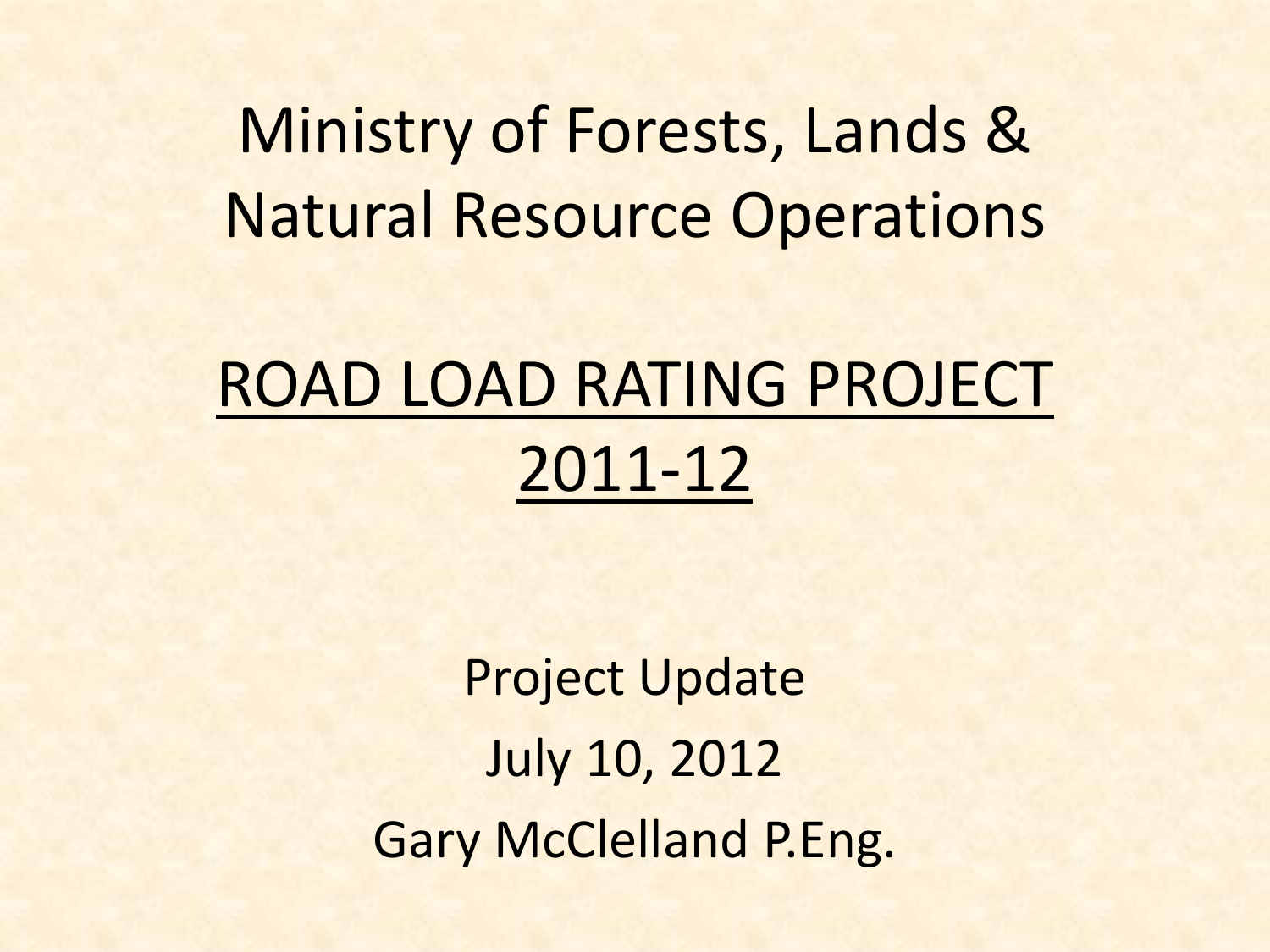# GOAL OF THE PRESENTATION

- Bring audience up to speed on what has been done up till now
- Summarize what was said in a letter report, dated March 29, 2012 by SNT Engineering Ltd to Brian Chow P.Eng.
- Answer questions
- Solicit input for the next steps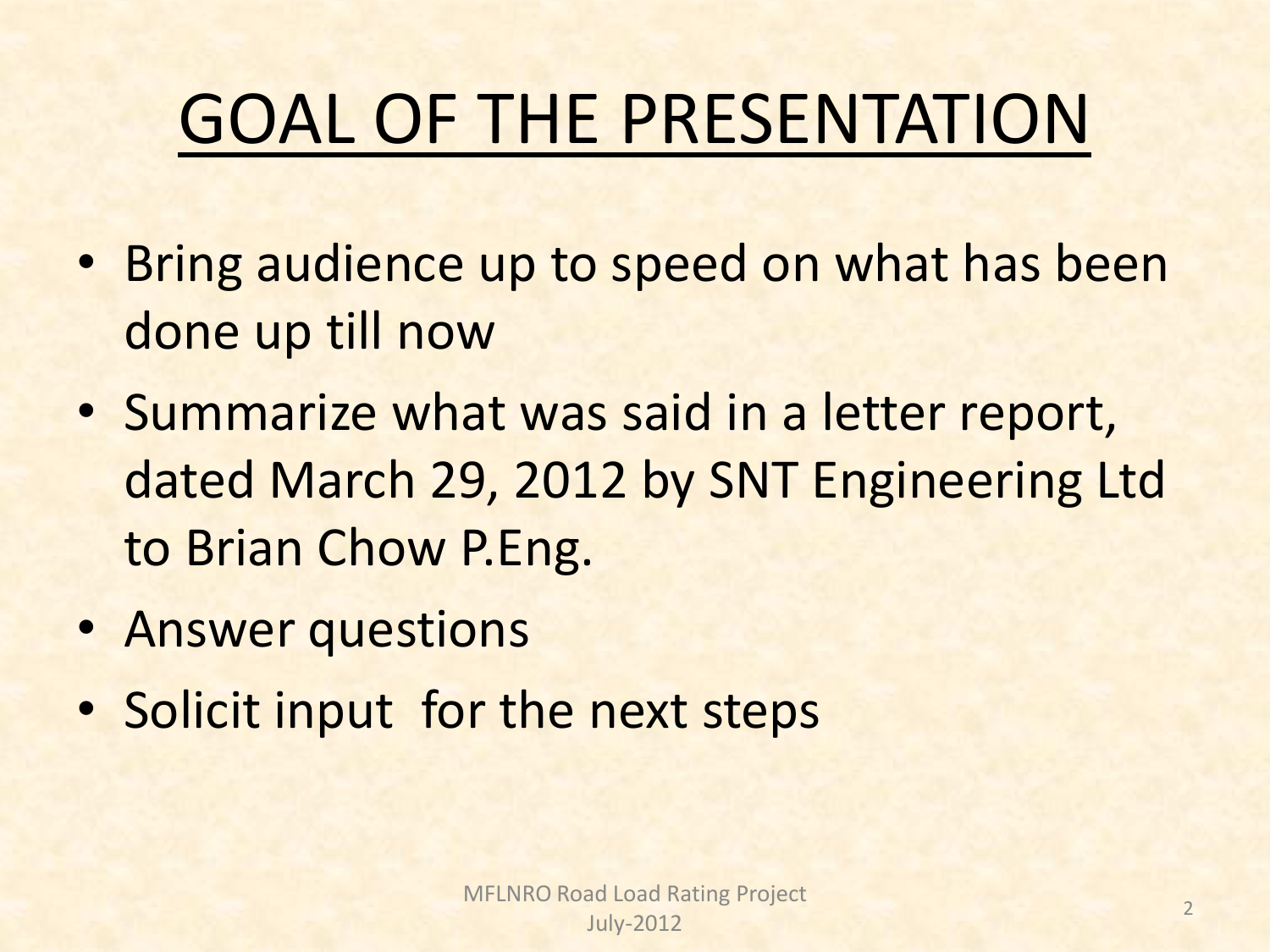## GOAL OF THE ROAD LOAD RATING PROJECT

- To clarify to the stakeholders (Government, Licensees and operators) the safe capacity of the Forest bridges thru a signing program of Posted Limits
- This would be mainly for production tractortrailer type logging trucks
- But also includes other Heavy Vehicles: Short Trucks and Tracked vehicles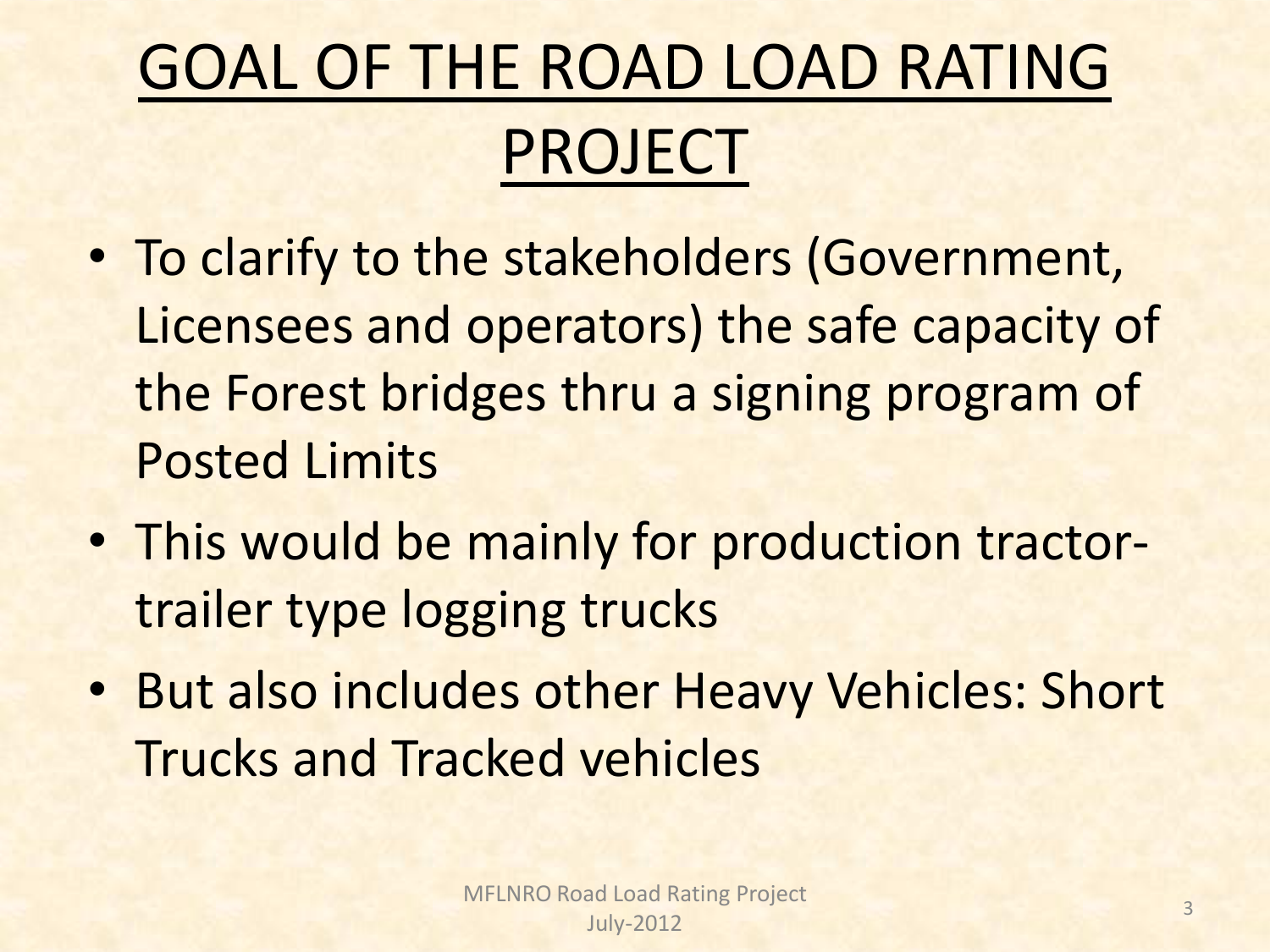#### **BRIDGE LOAD LIMIT**

# **63.5 TONNES GVW**

**SINGLE AXLE 9 T TANDEM AXLE 17 T TRIDEM AXLE 24 T**

MFLNRO Road Load Rating Project July-2012 4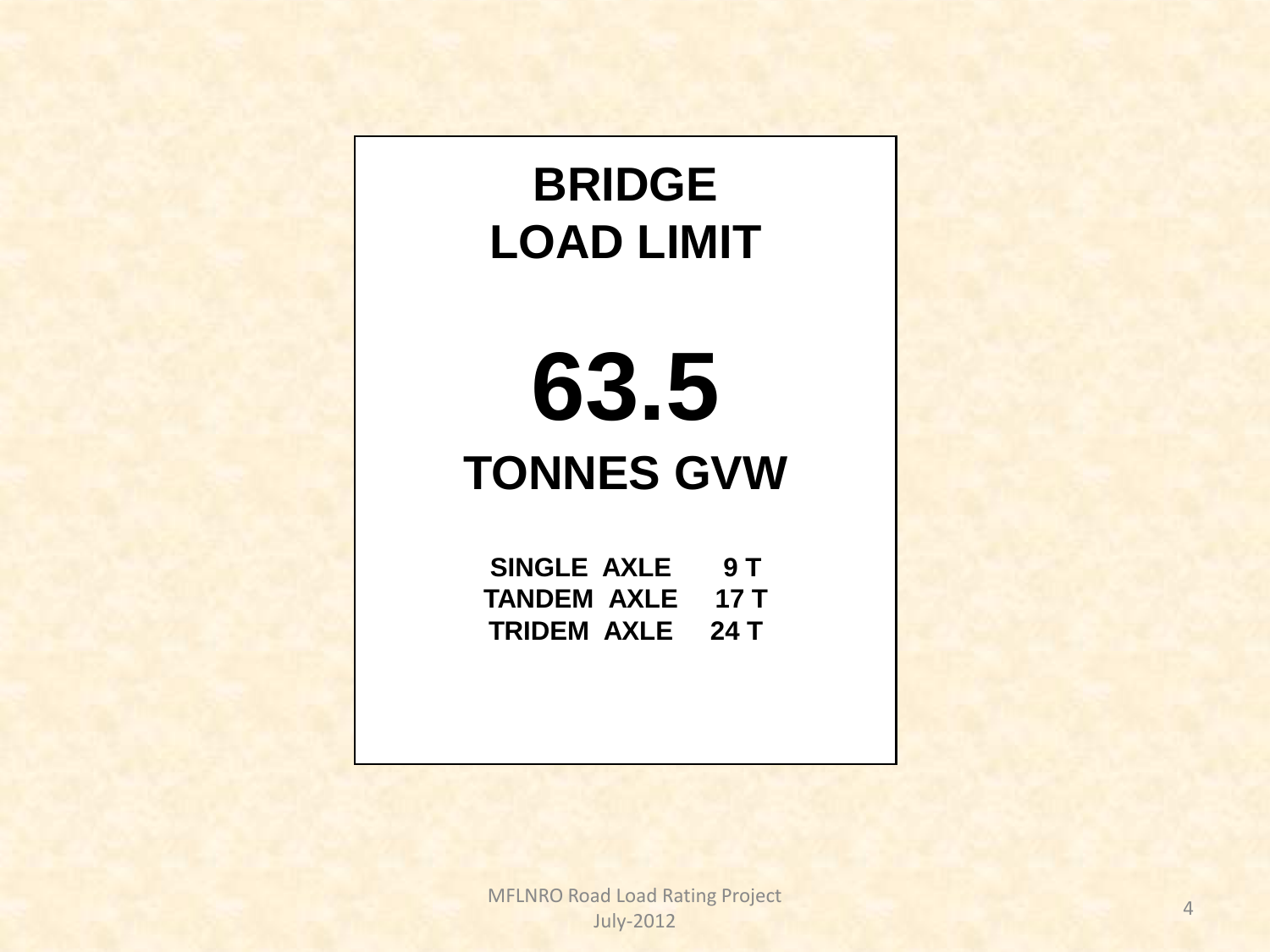#### Posted Limits are needed because:

- Misinformation among stakeholders as to what kind of trucks and loads the bridge loadings can carry
- There is no process for operators to undergo if they want to introduce a new truck style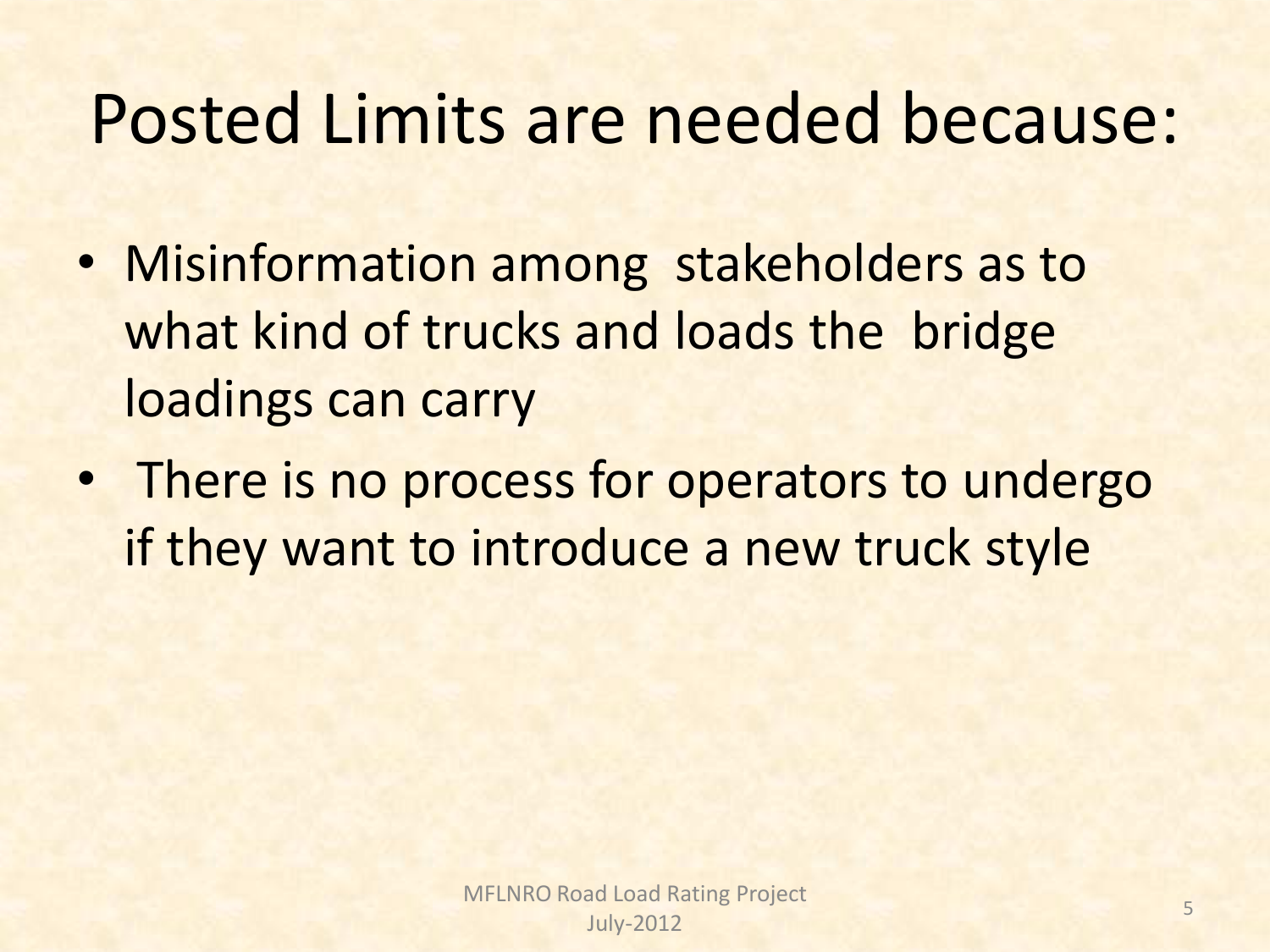## Posted Limits are needed because: (Cont'd)

- Original signing is outdated.
- Original Signs were based on when the only logging trucks were 5 axle pole trailers and there was a narrow community of users
- Nowadays there is a wide range of users on the roads (Timber sales, mining, other industries)
- Nowadays there is an ever expanding variety of logging truck styles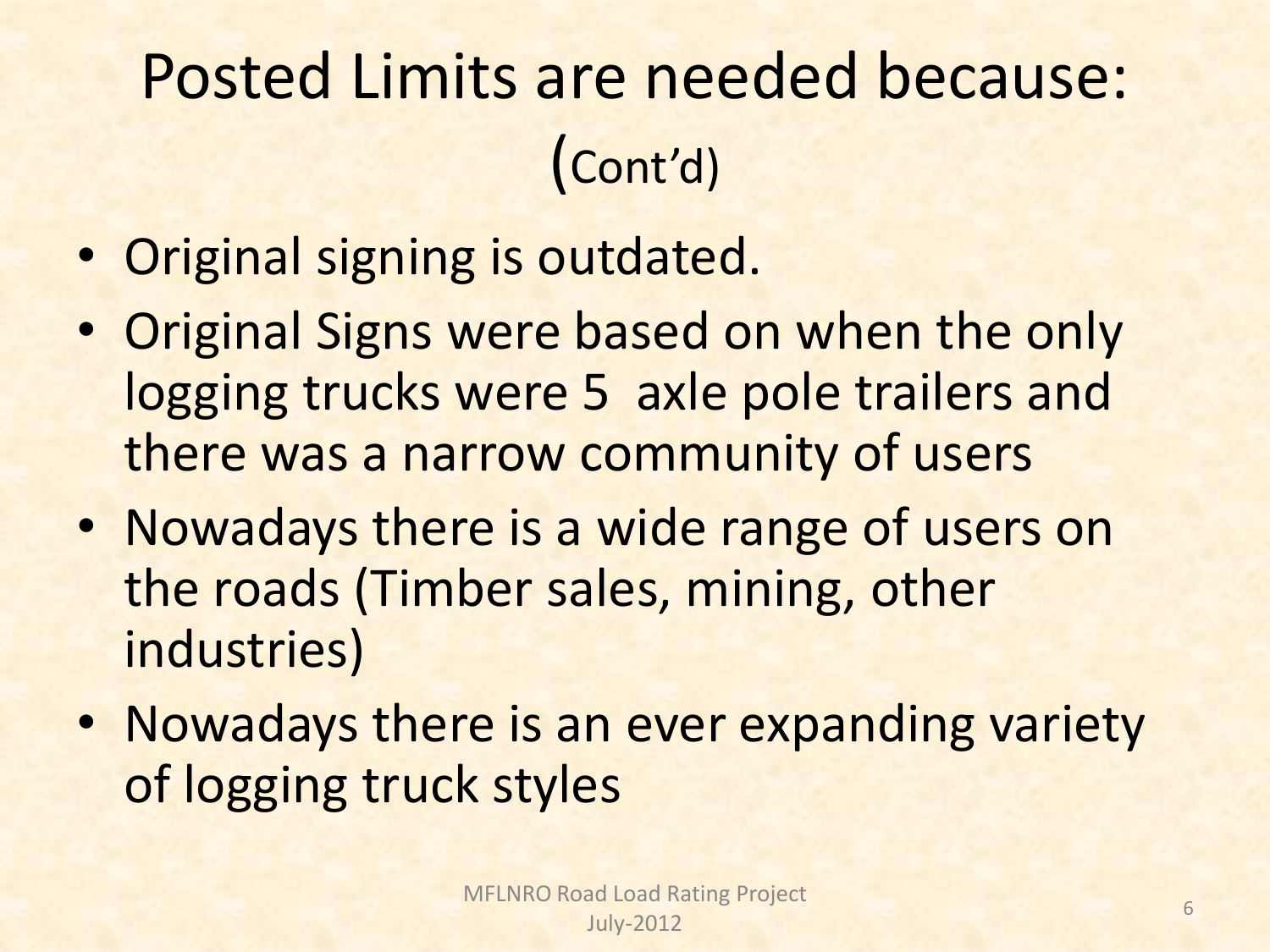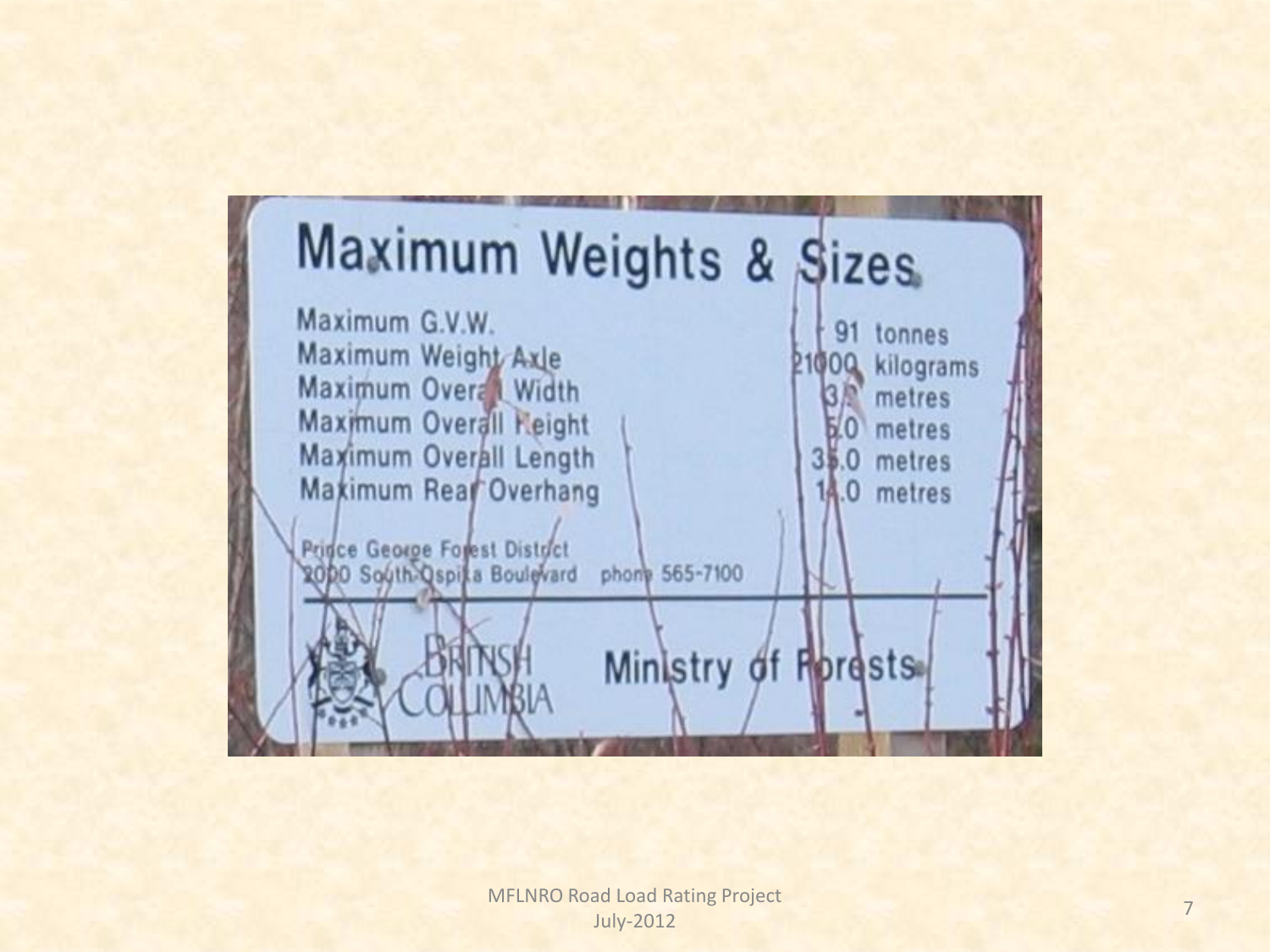• Project could almost be renamed "Road Load Rating Communications"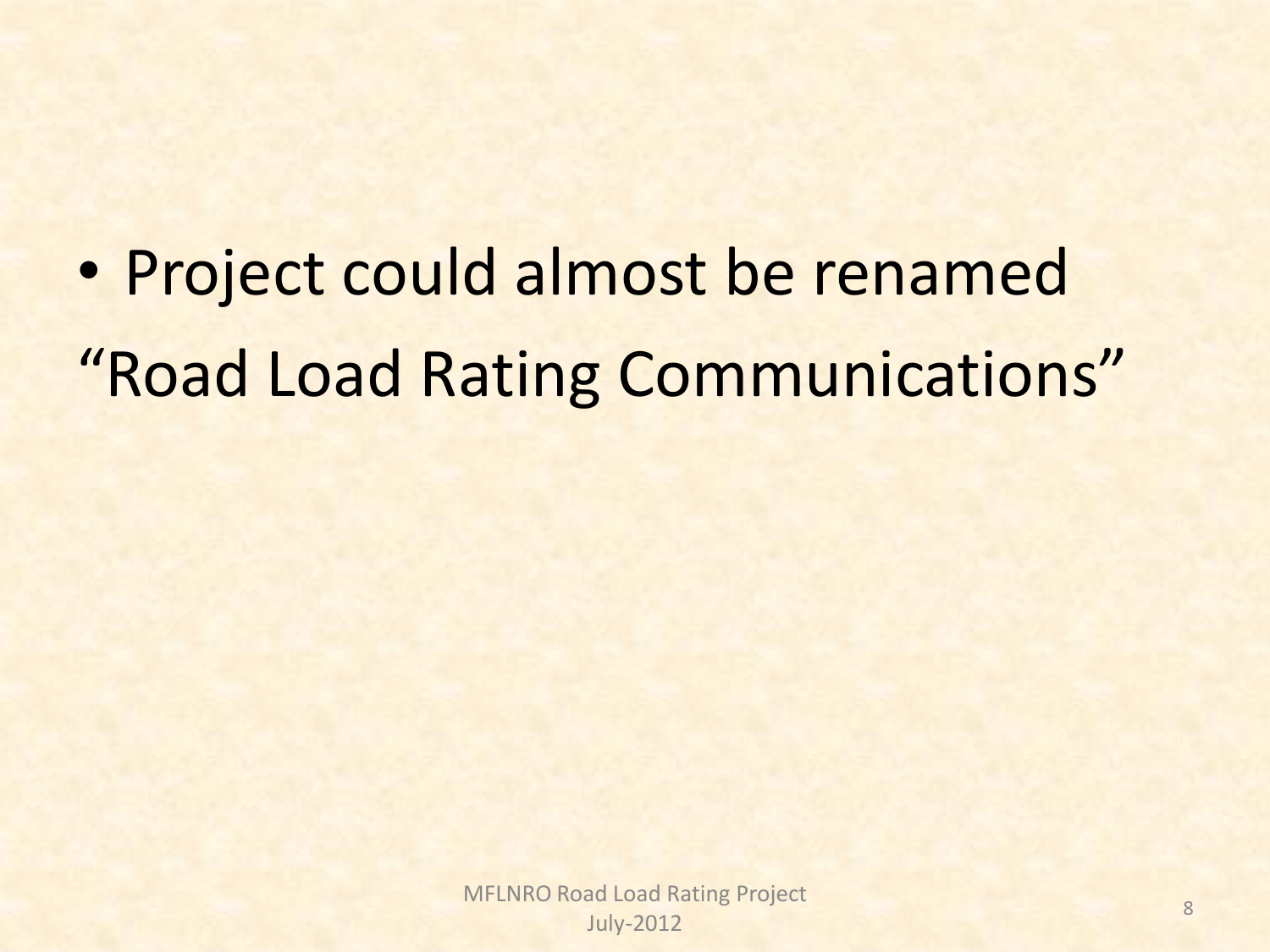## TERMS OF REFERENCE FOR WORK DONE IN 2011-12

- To provide technically defensible Posted Limits for the various logging truck design vehicles
- L45, BCL625, L75, L100, L150, L165,
- Light Off Highway (LOH), Heavy Off Highway (HOH)
- a short truck
- tracked vehicle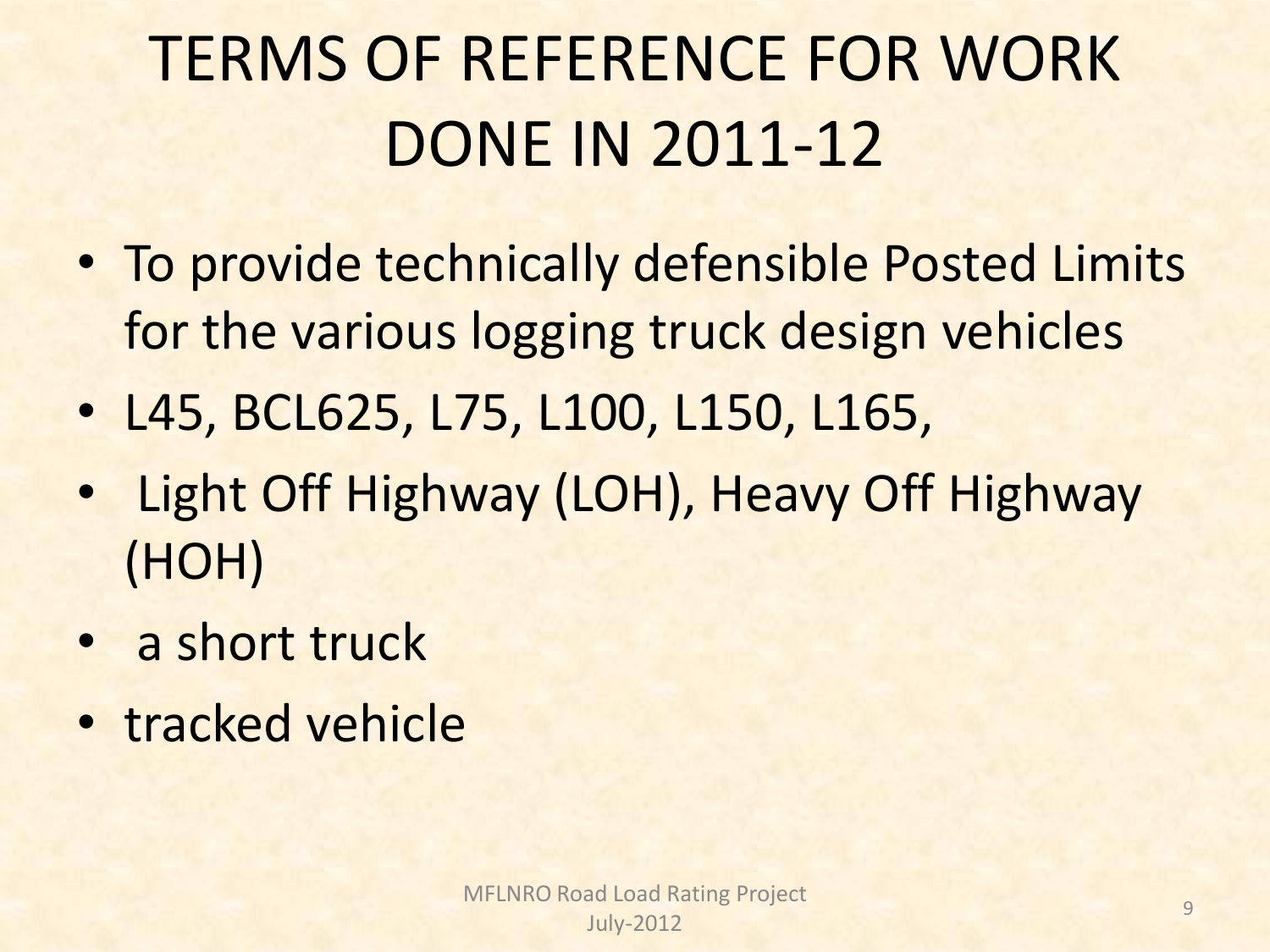#### COMMENT ON POSTED LIMITS

- The challenge of Posted Limits from a structural engineering perspective is the amount errant overloading any truck population will deliver
- The lower the amount of errant overloading a bridge sees the higher the posted limits can be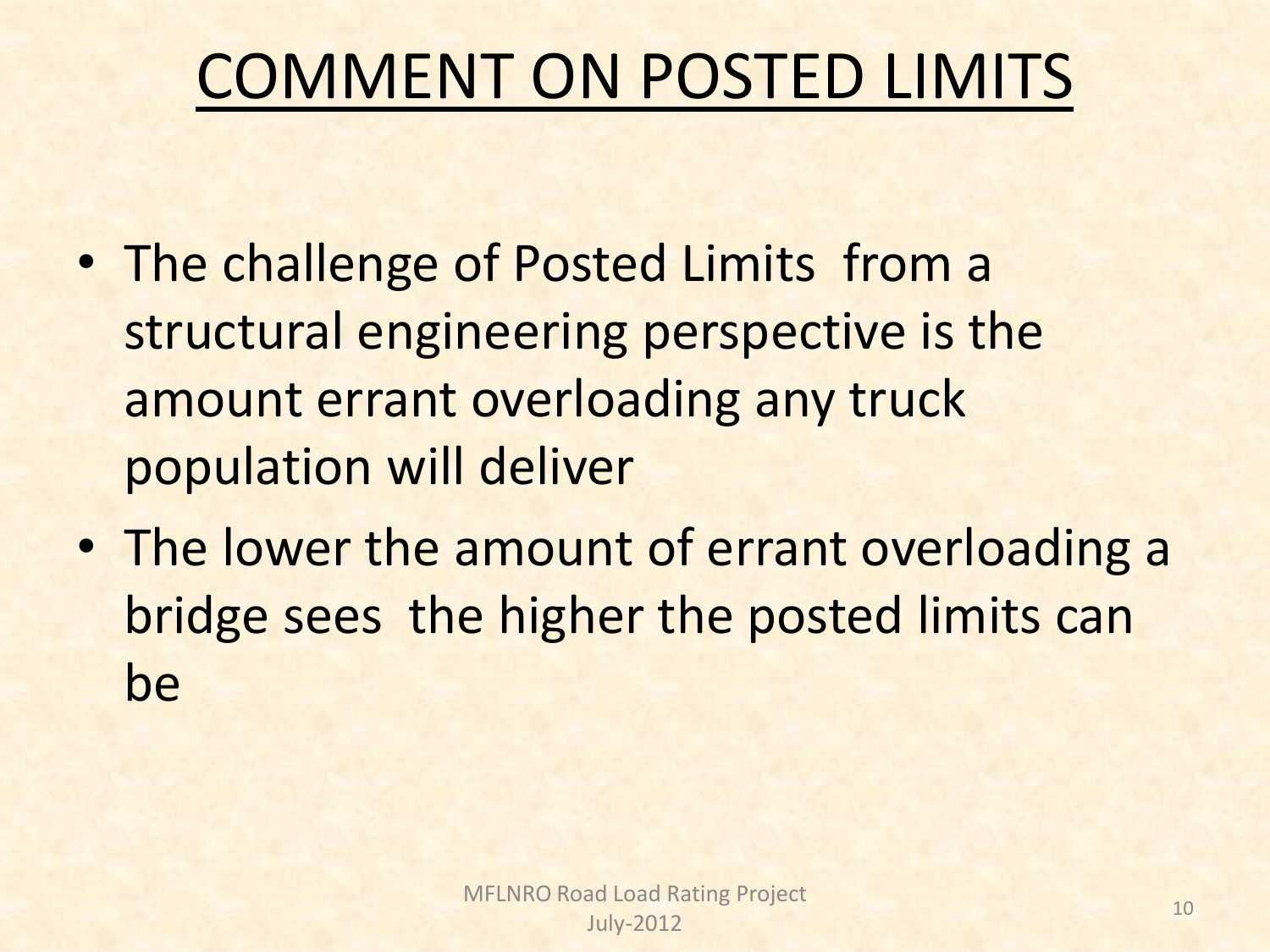#### COMMENT ON POSTED LIMITS cont'd

- Standard MOT limits are based on Normal (NP) type traffic
- Logging traffic behaves more like Annual Permit traffic (PA) i.e. lesser errant overloading that NP traffic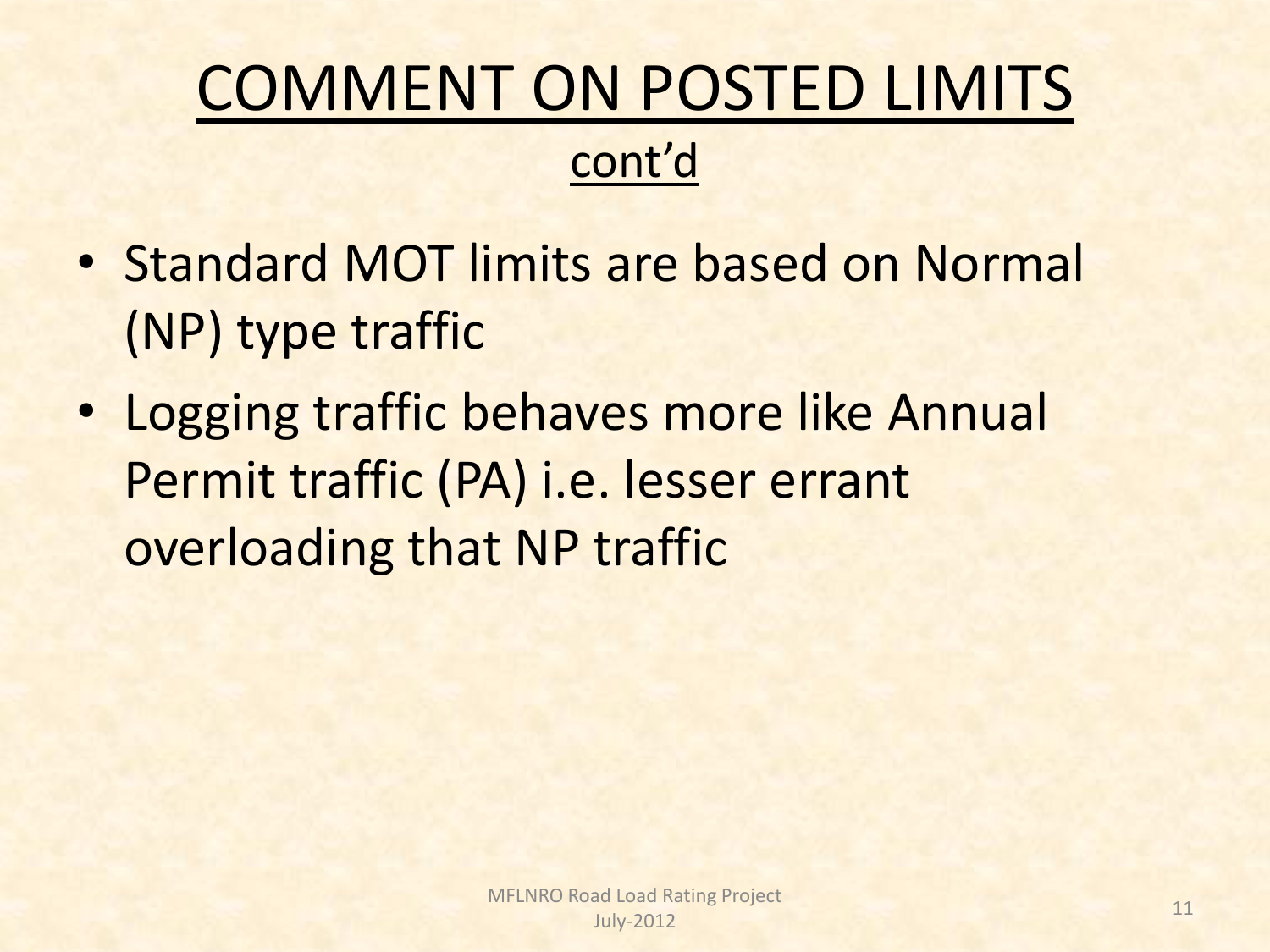#### Assumptions

- Was done through broad scale screening type techniques rather than looking at detailed designs of real bridges
- The resistance of the various structures are correctly designed to just accommodate the respective design vehicles at the time
- Dead load was not considered.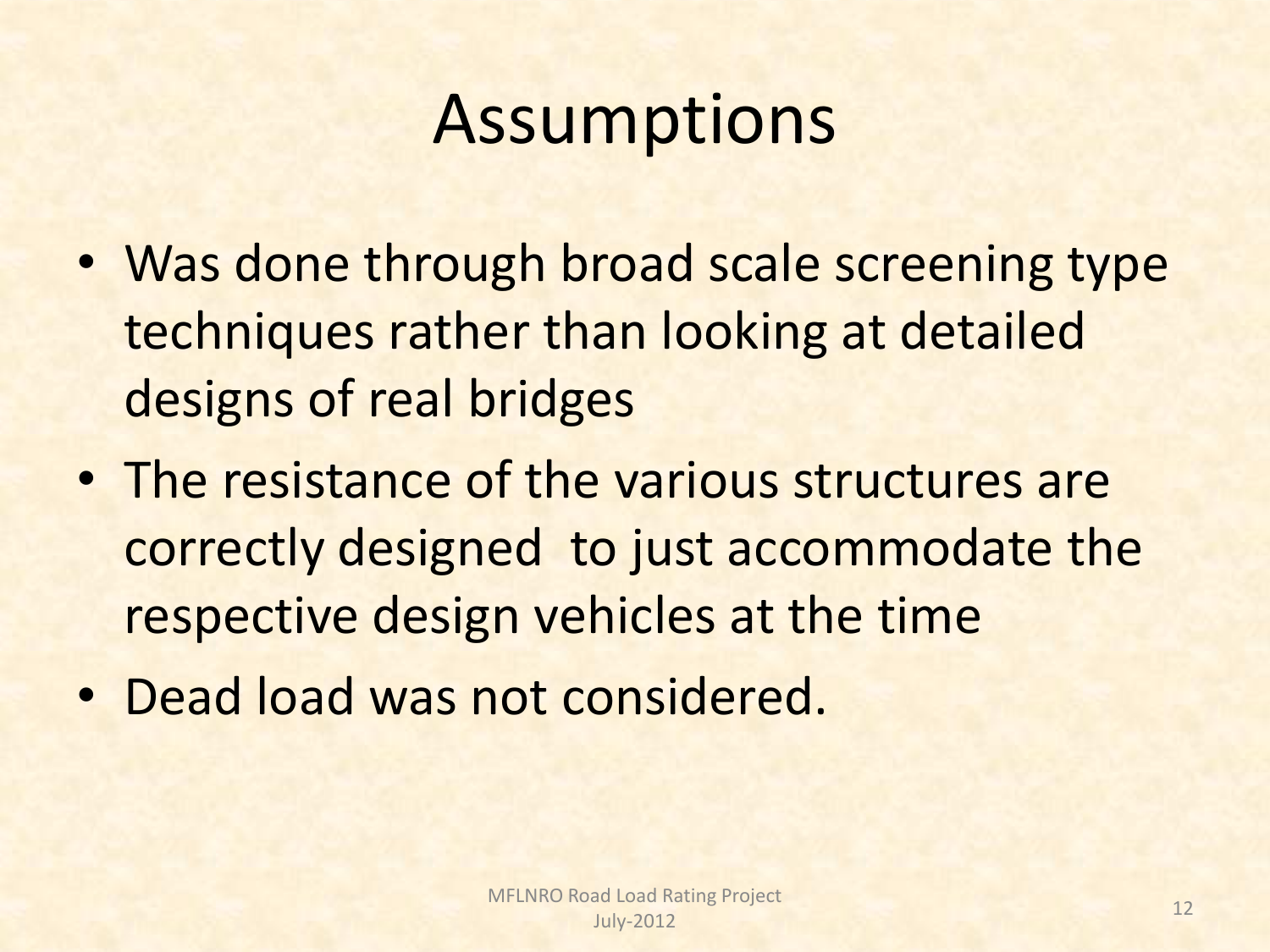#### **Assumptions** Cont'd

- If the posted limits of the particular design vehicle generate factored force effects less than the factored force effects used at the time of the design the posted limits are safe
- structures that have been down rated will require their own signage
- structures that have been uprated through techniques like CHBDC Section 14 may not be captured by these techniques, will have to be looked at individually and may require their own signage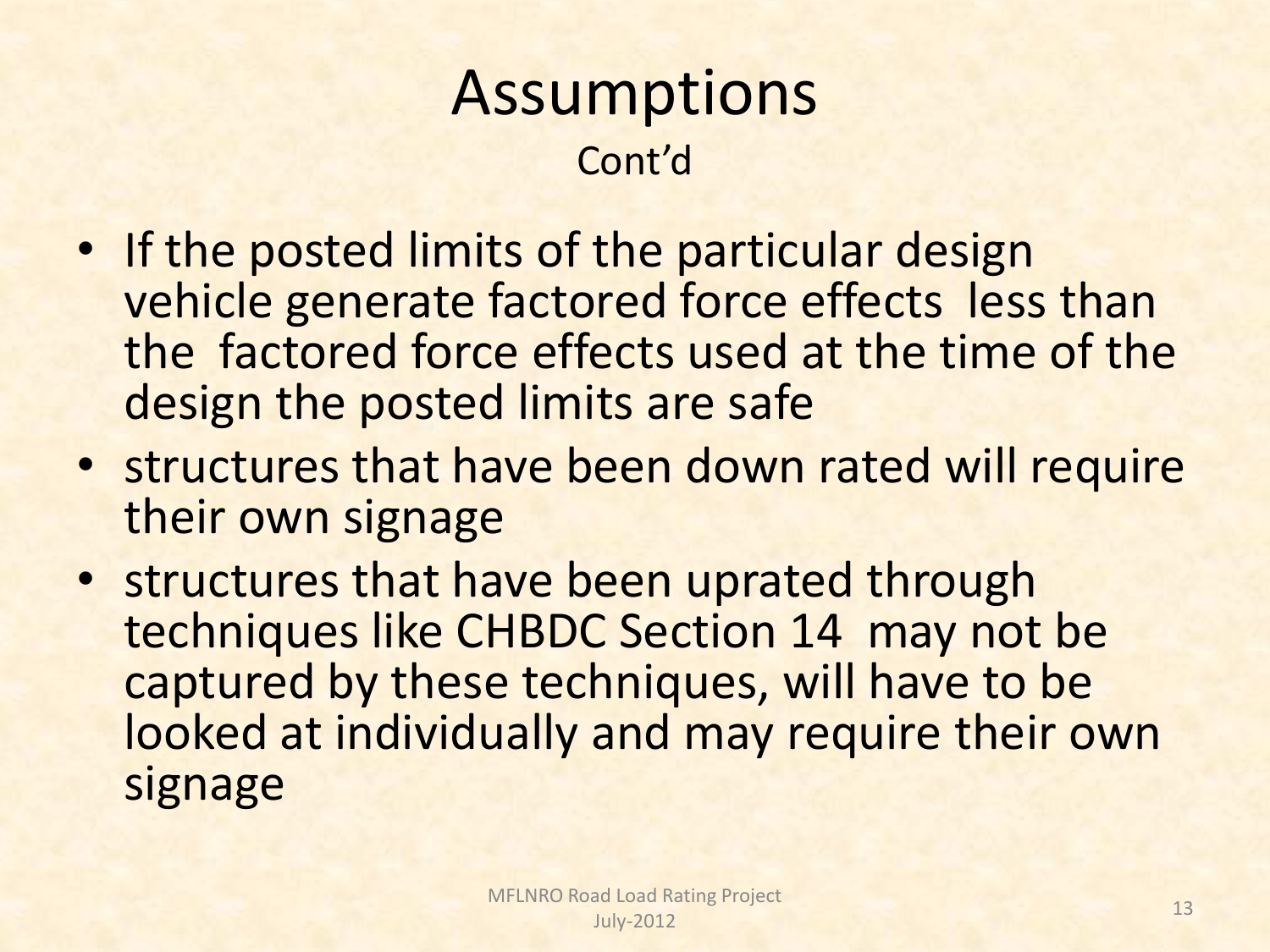# Logging Truck Traffic

- was done by Darrel Gagnon P.Eng. of Buckland & Taylor Ltd
- captures all of the tractor-trailer type logging trucks (Conventional pole, B-trains, jeeps, tridem tractors-quad trailers, etc.)
- was done by looking at large amounts of real logging truck population data; doing statistical analysis on the data and deriving truck loading characteristics for the various populations and applying to the various logging truck design vehicles.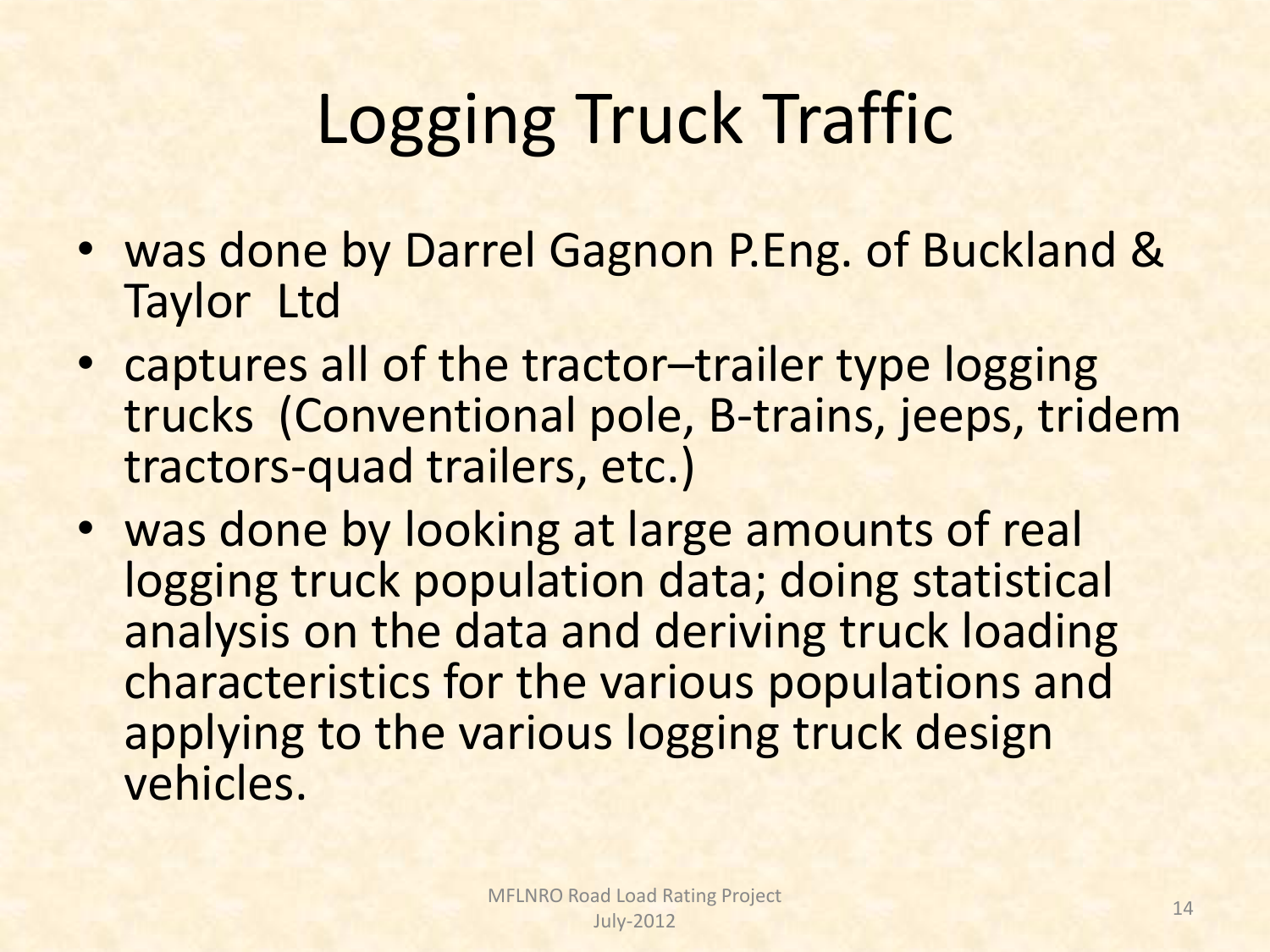#### Logging Truck Traffic cont'd

- Was based on PA traffic
- There is good information on the logging truck populations in reports done by Darrel titled 'Design Vehicle Configuration Analysis and CSA-00 Implication Evaluation Phase I, II & III" done 2003 & 04.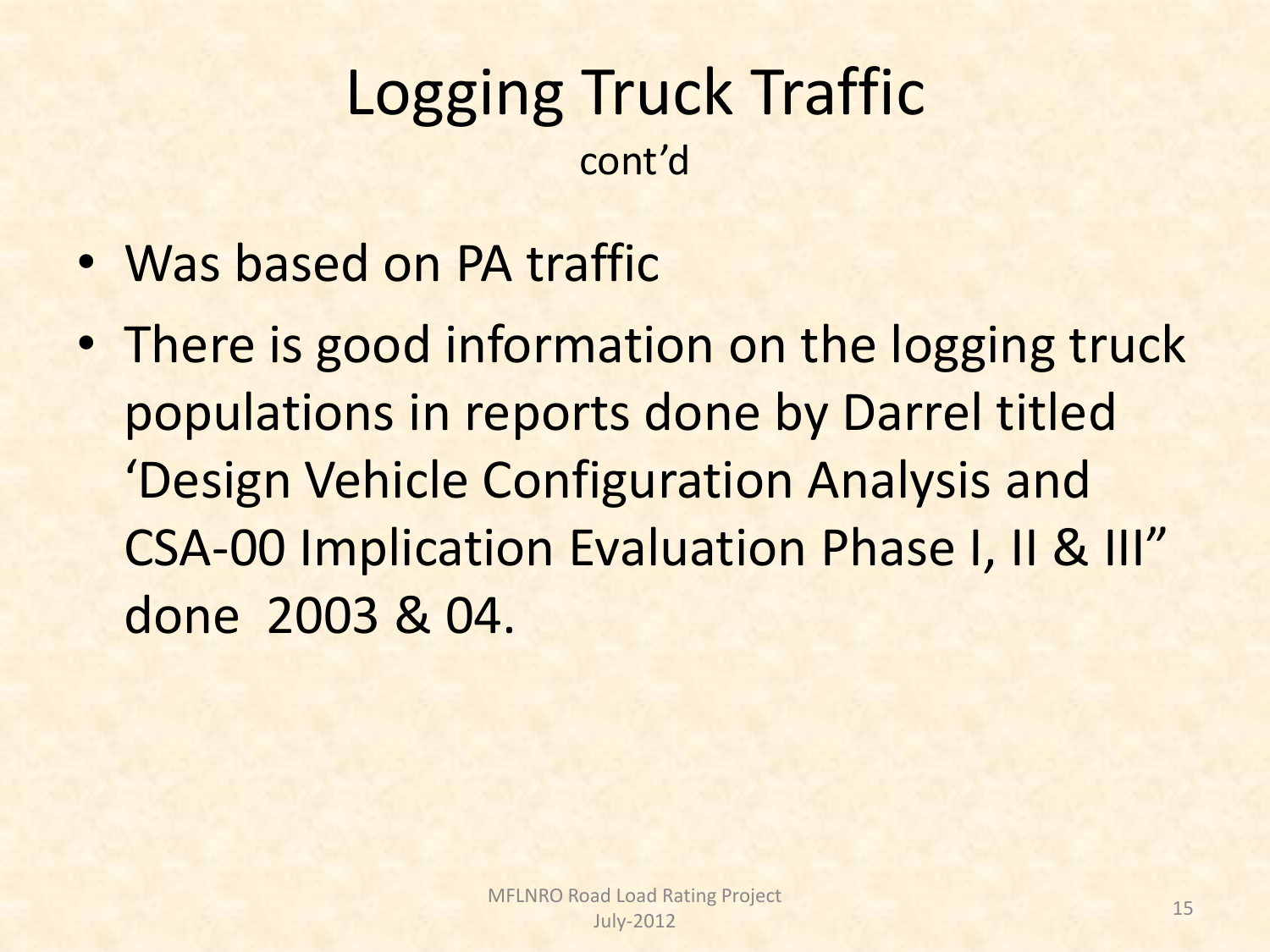

MFLNRO Road Load Rating Project July-2012 -2012 **16**<br>-2012 **16**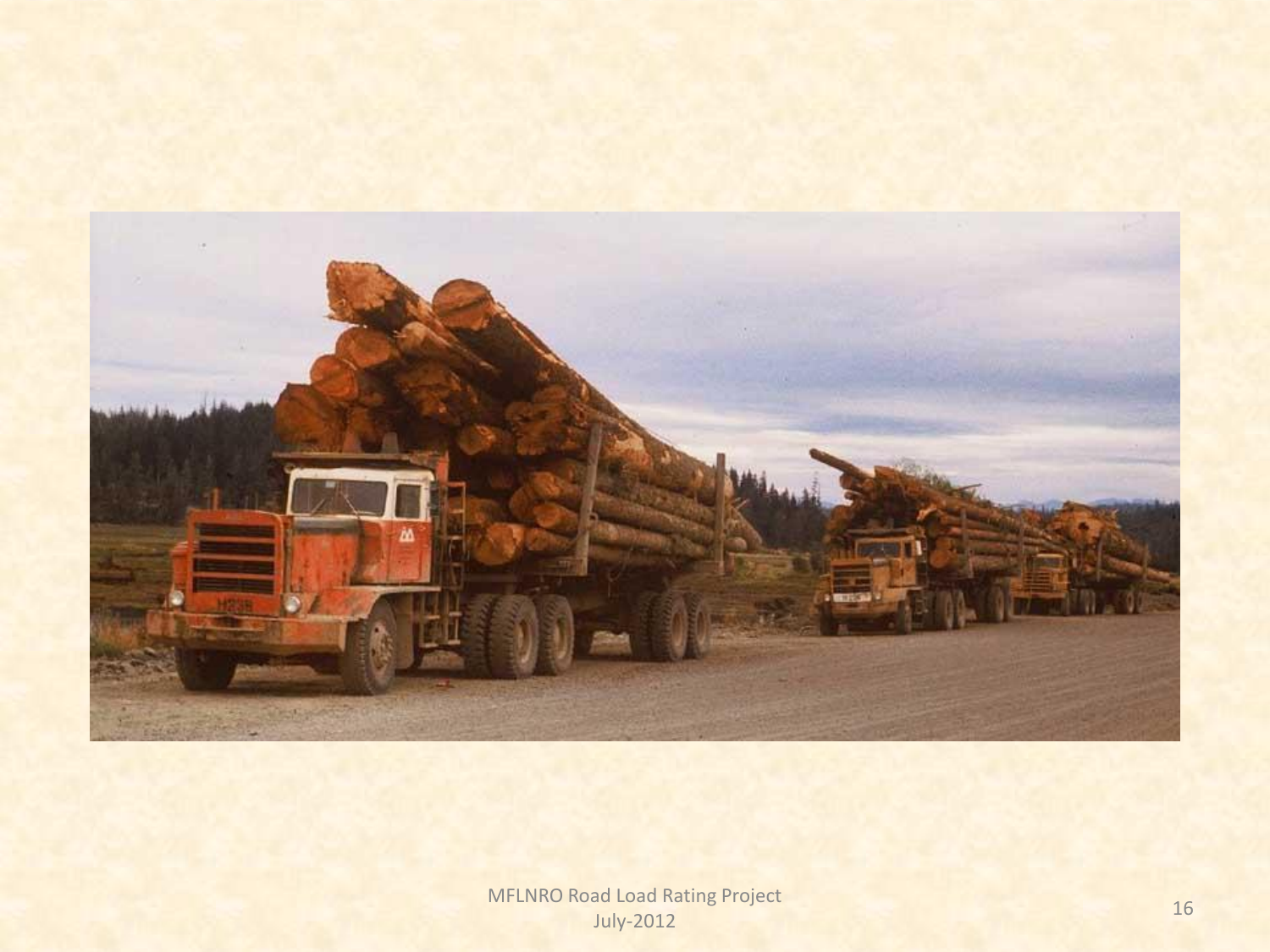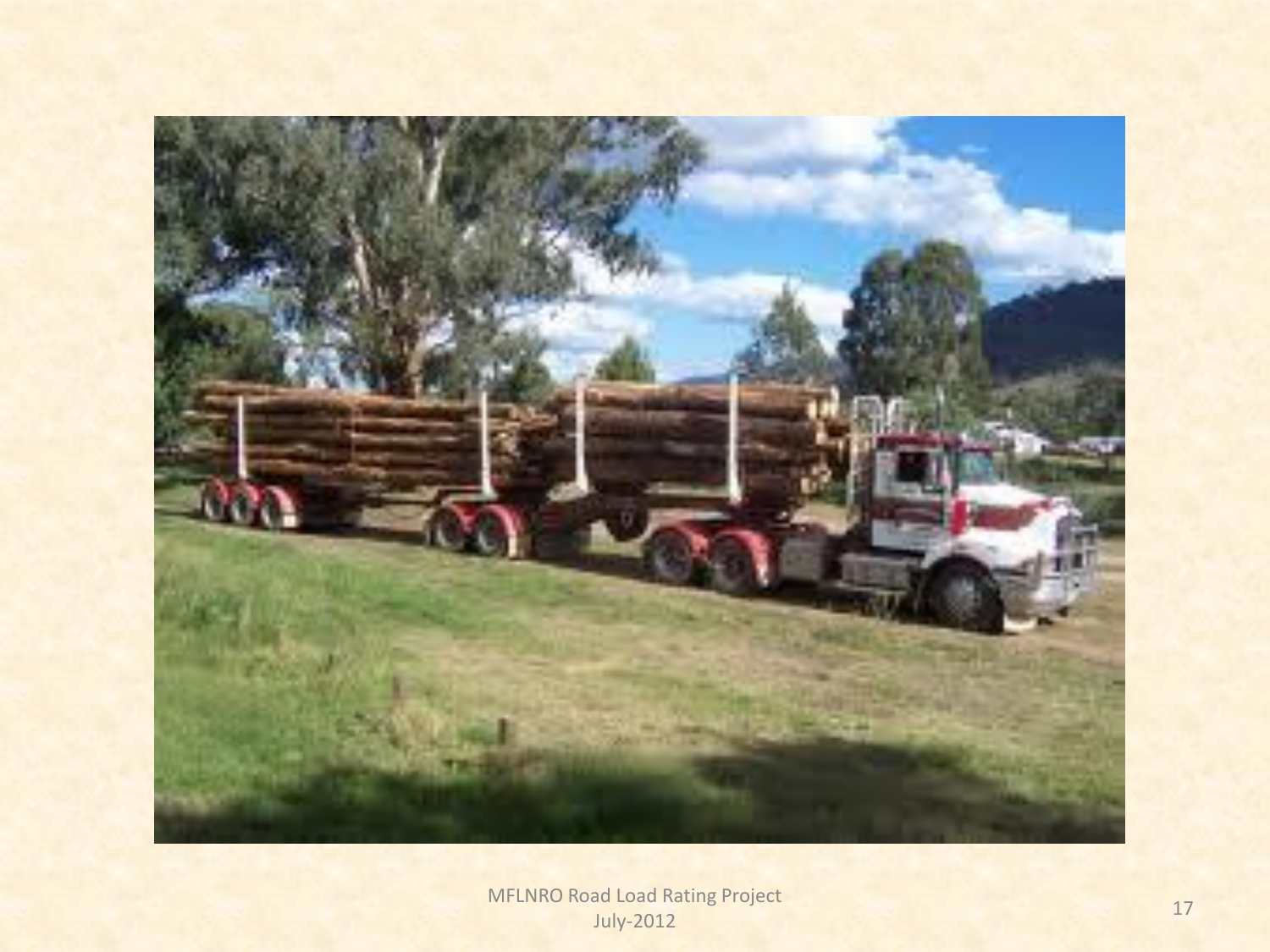### Short Truck and Tracked Vehicle

- Was done by Gary McClelland of SNT Engineering Ltd
- Short Truck captures the "Straight truck" type vehicles. Gravel trucks, rock trucks as well as rubber tired equipment such as graders etc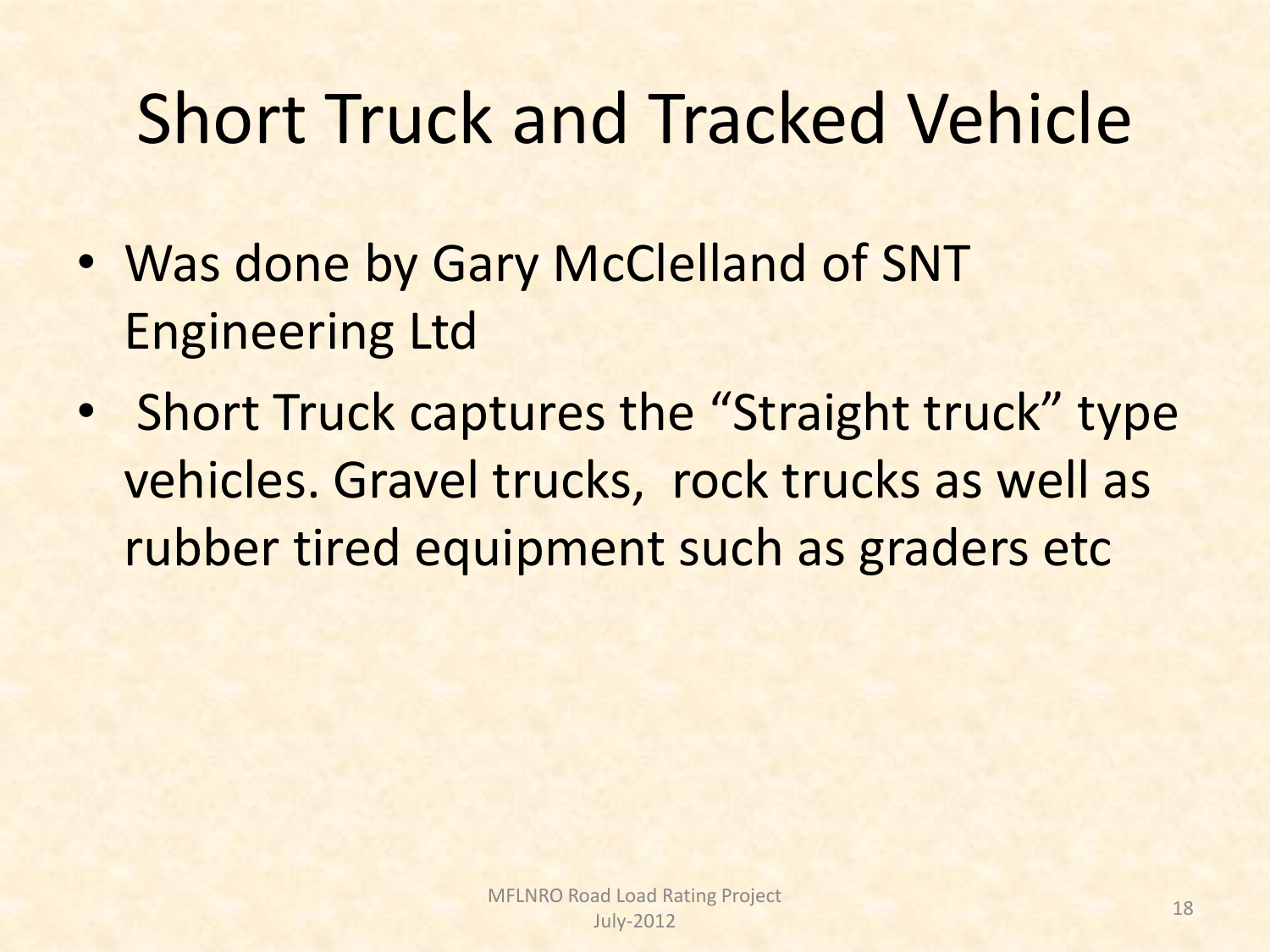

MFLNRO Road Load Rating Project July-2012 -2012 <sup>19</sup>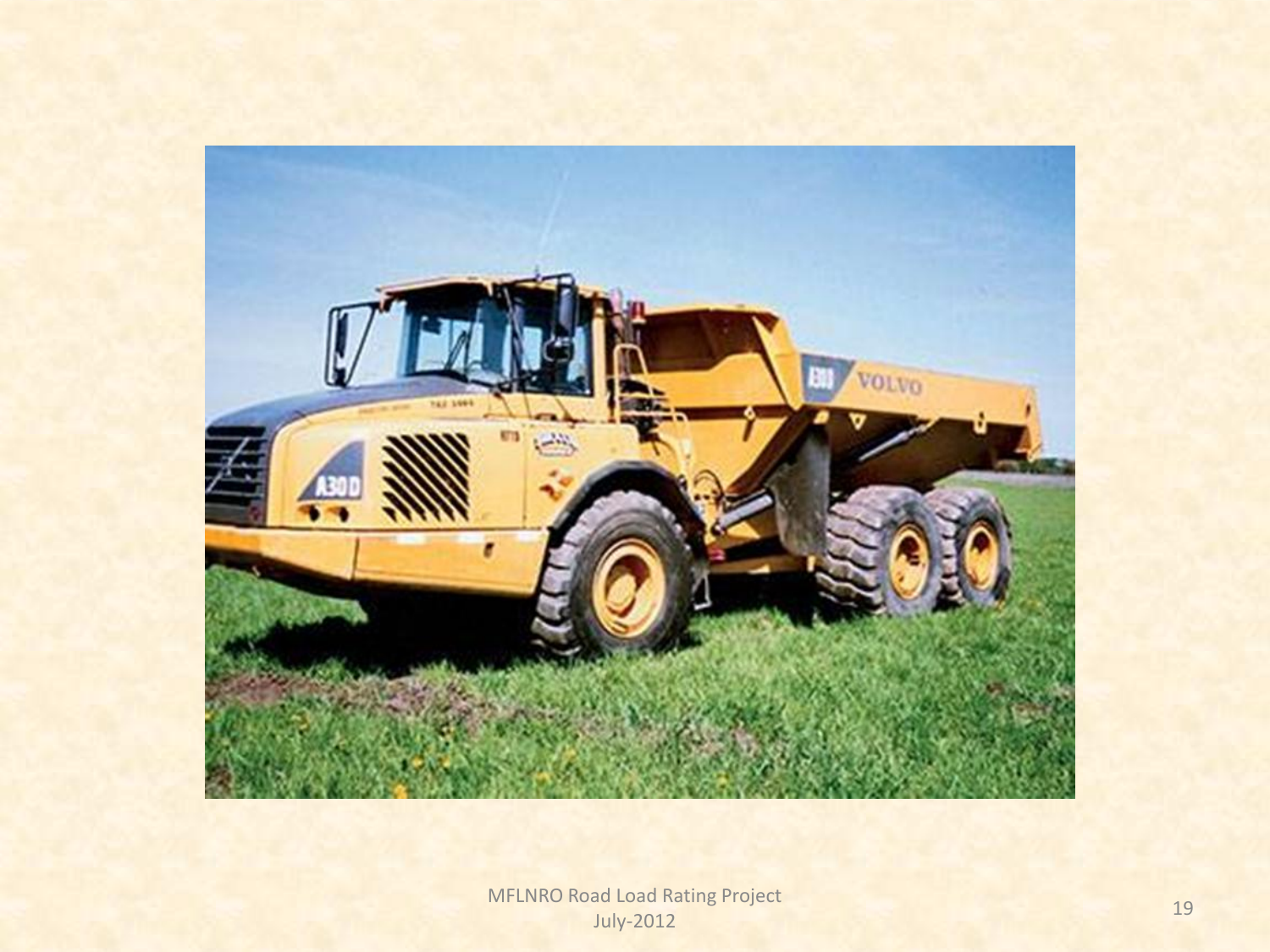#### Short Truck and Tracked Vehicle cont'd

• Tracked vehicles captures tracked vehicles like excavators, yarders, cats etc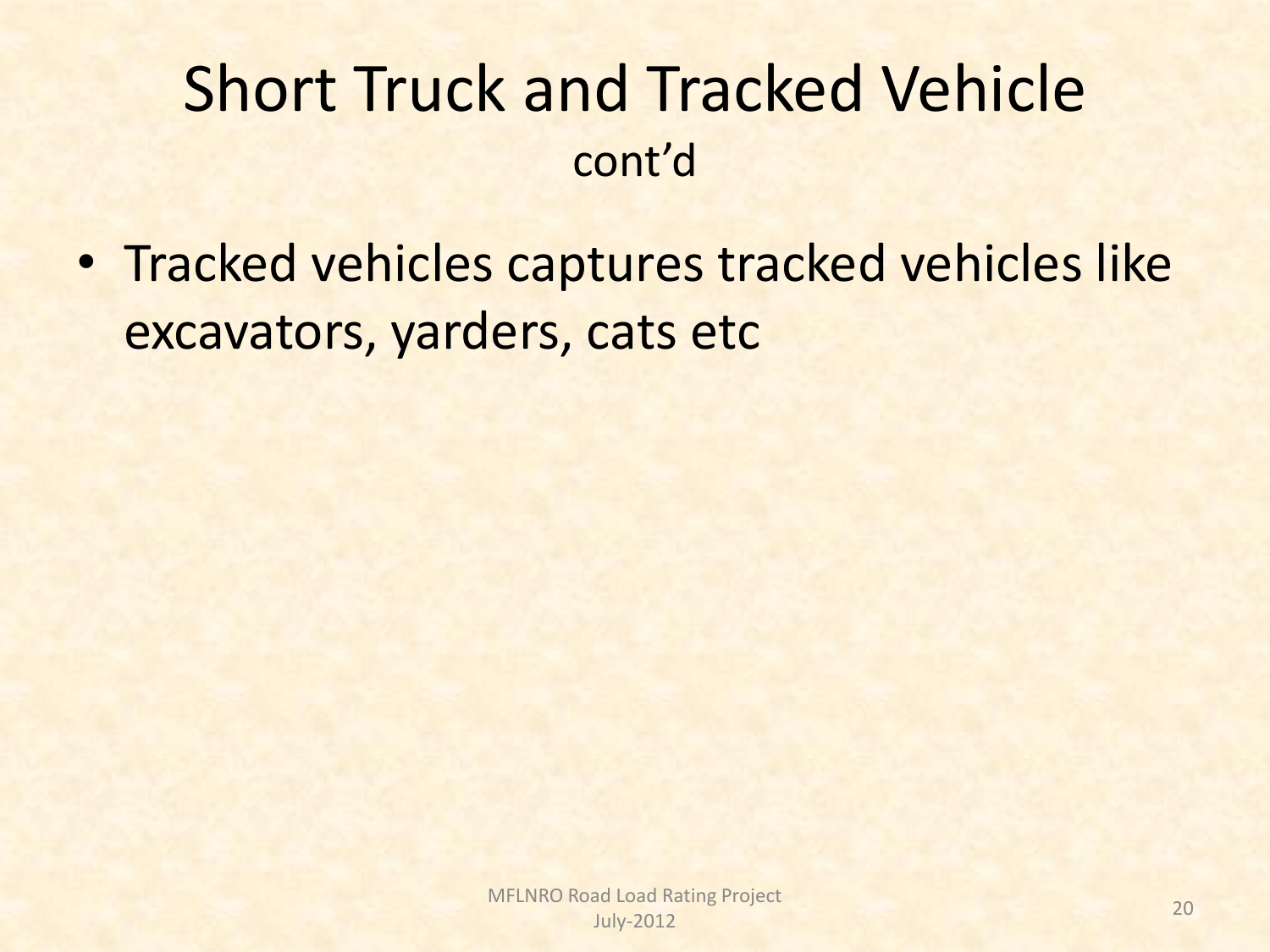

MFLNRO Road Load Rating Project July-2012 **-2012** 21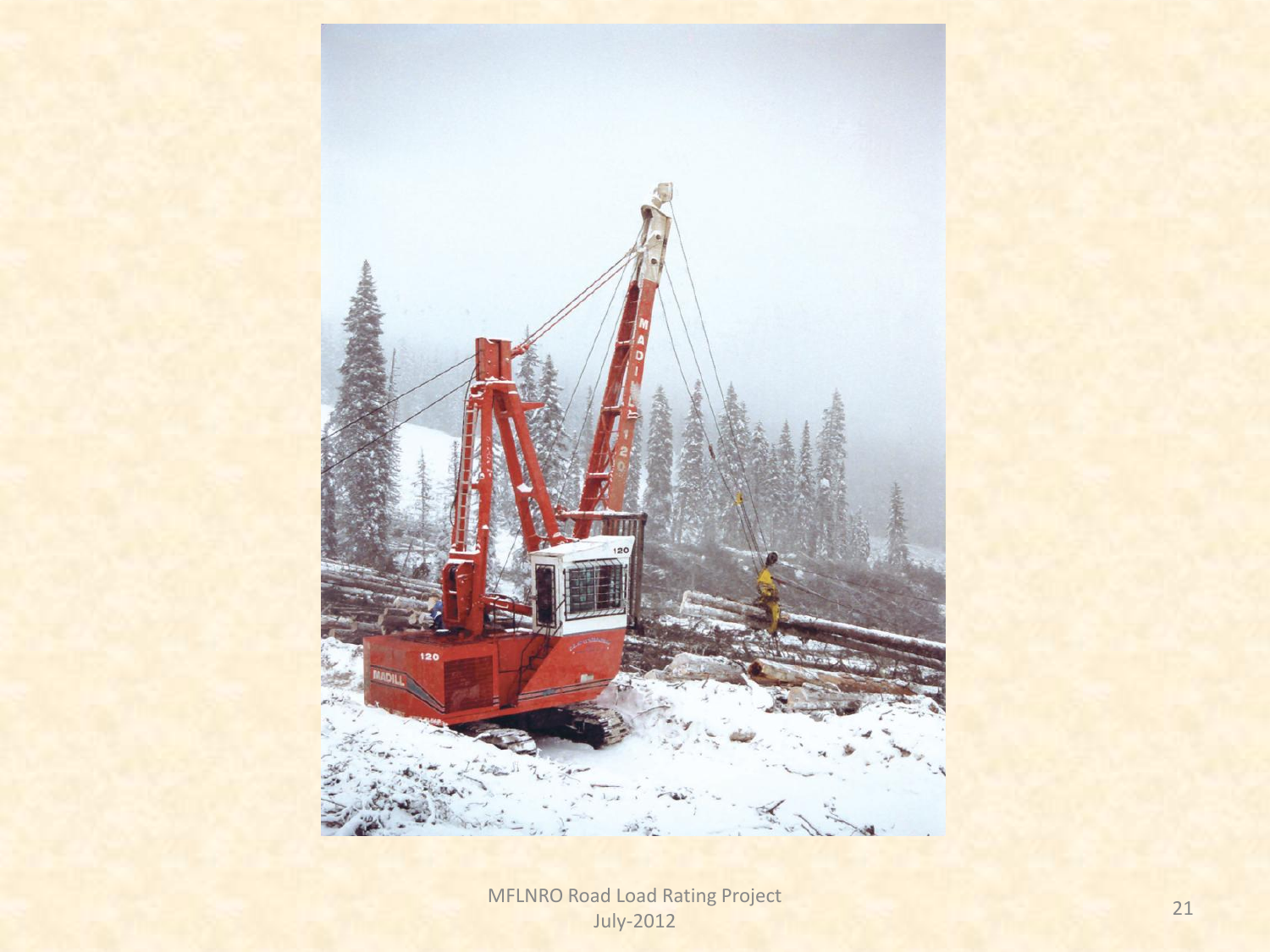### Short Truck and Tracked Vehicle

- Was done by assuming a specific loading arrangement to conservatively represent the vehicle types. The representative model was then analysed for various design loadings and spans and adjusted until the factored force effects approached the factored force effects of the various design vehicle.
- Assumed NP traffic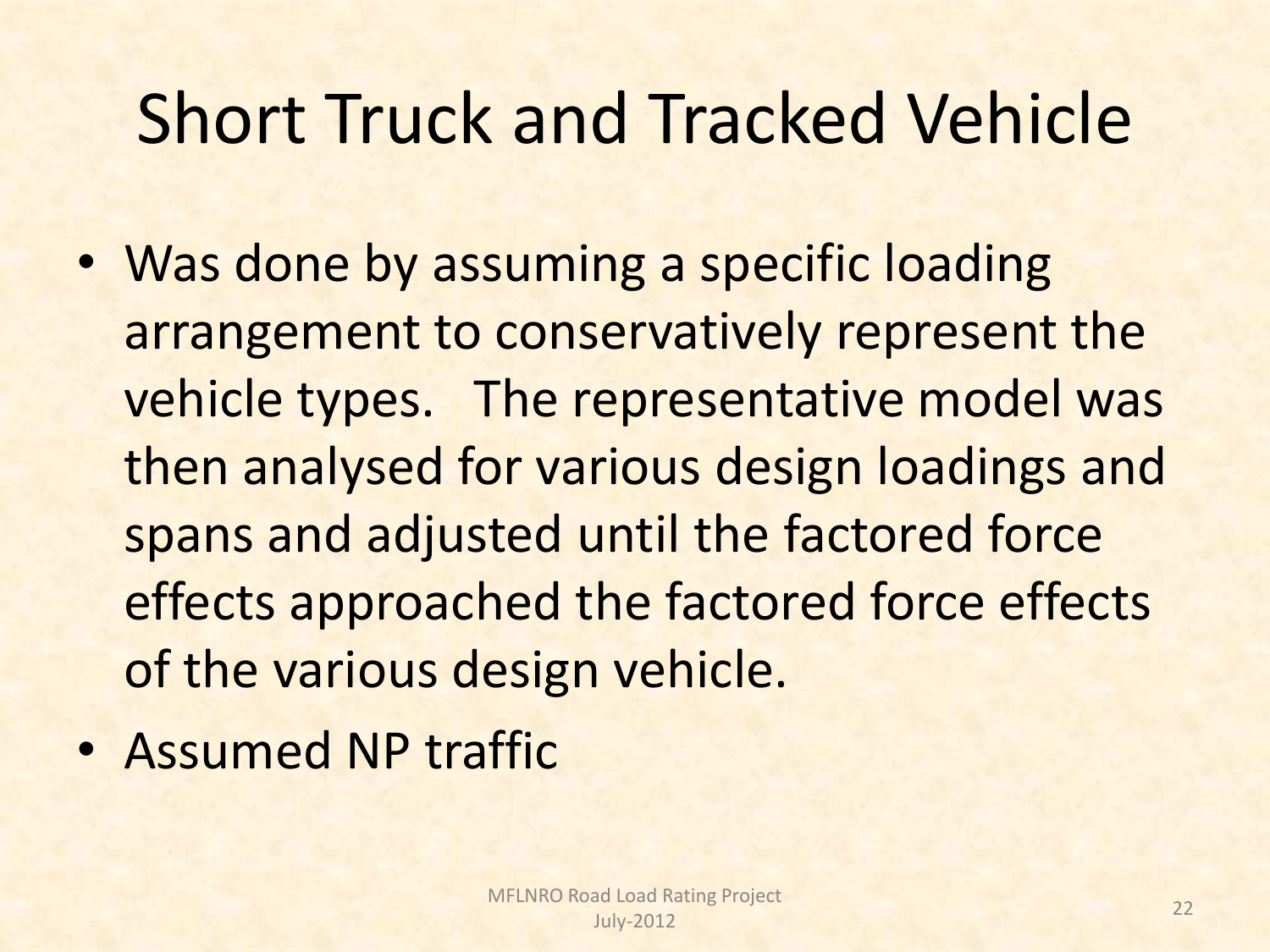#### ROAD LOAD RATING PROJECT SCHEMATIC OF SHORT TRUCK

#### Based on CHBDC Section 14 Level 3 Evaluation Truck

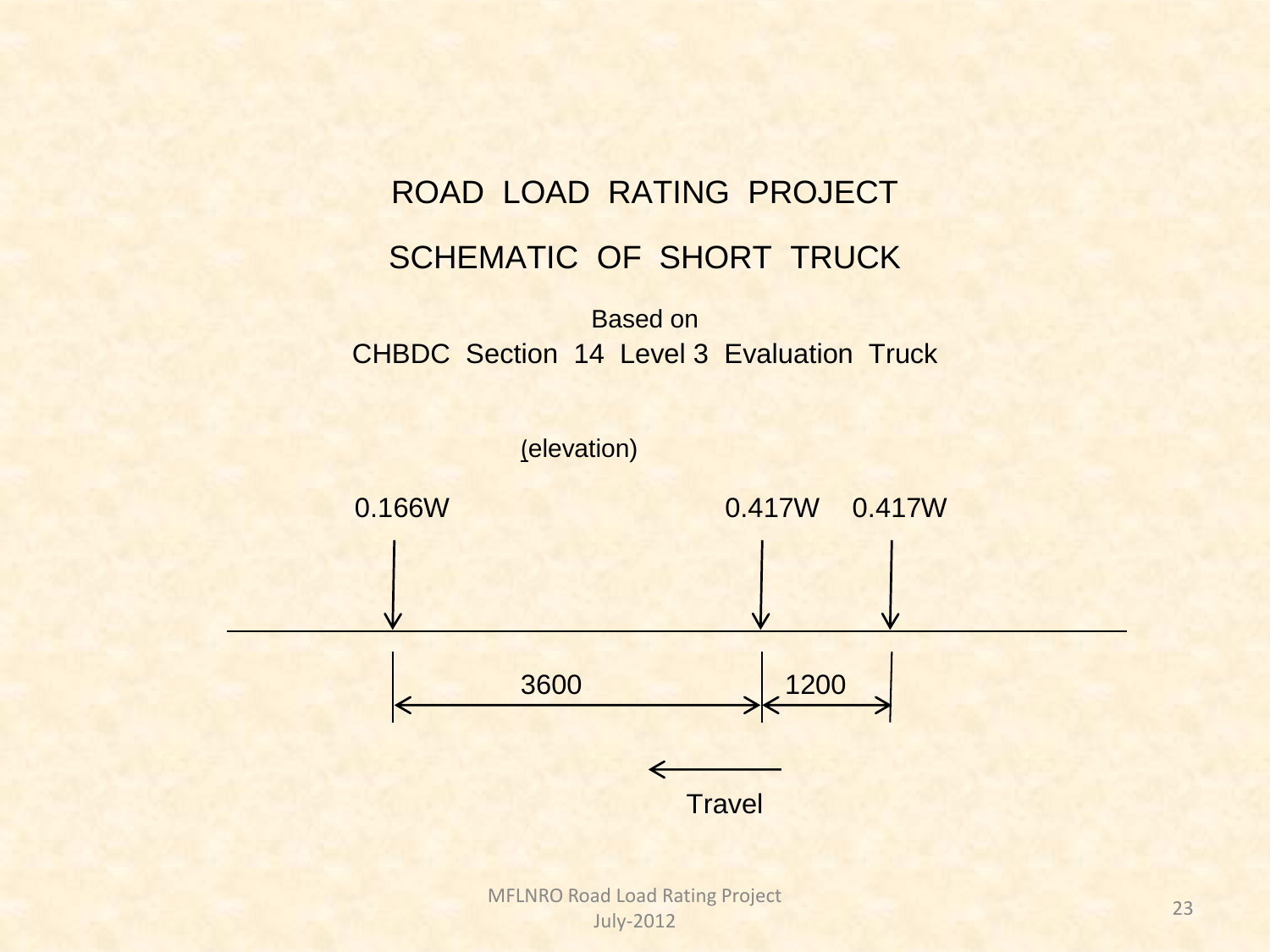ROAD LOAD RATING PROJECT

#### SCHEMATIC OF TRACKED VEHICLE

W = *w* x 4000

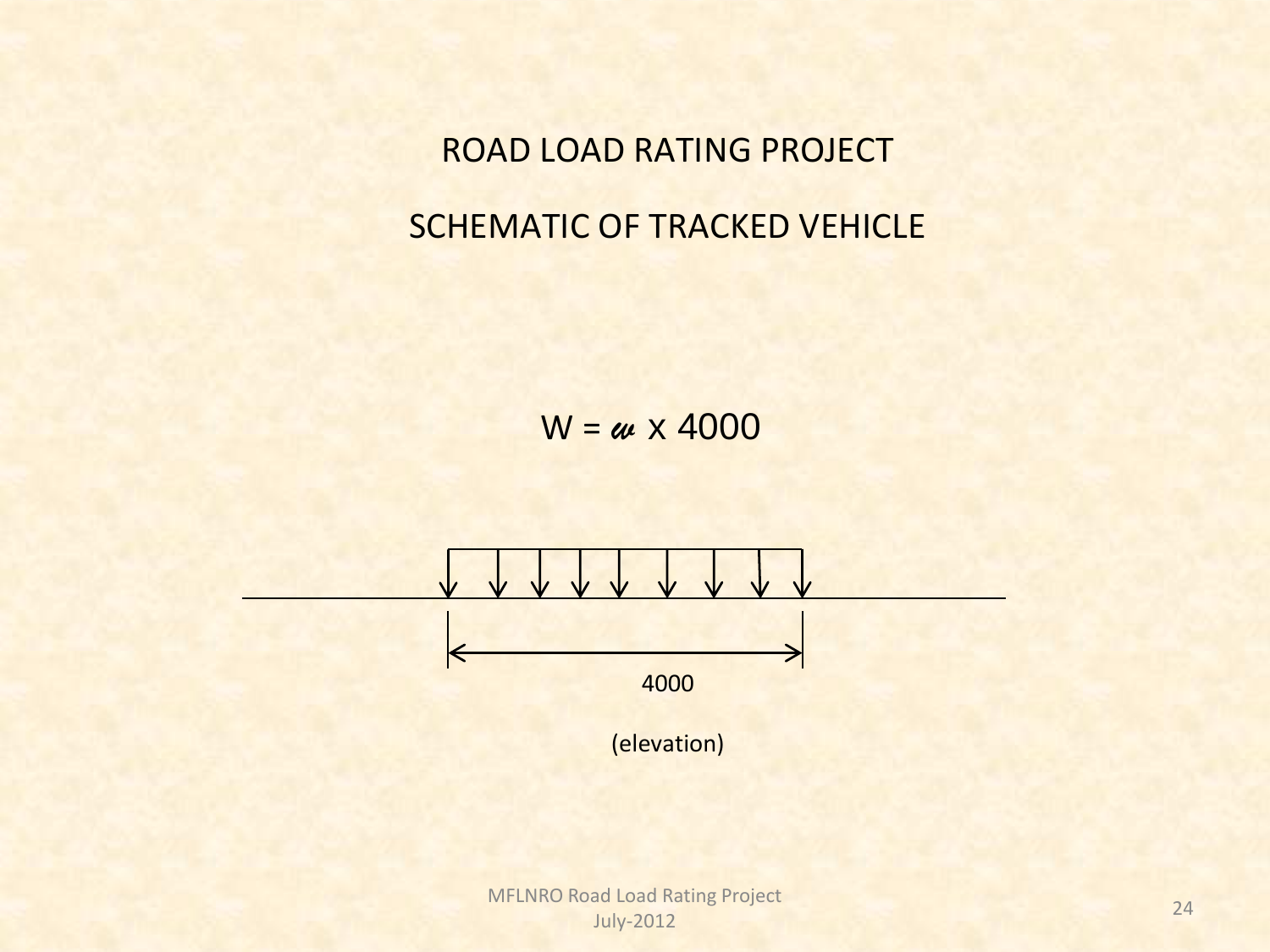### Short Truck and Tracked Vehicle

• There are no codes, population data or guidelines for off highway short truck or tracked vehicle traffics and thus the values presented are very conservative compared to the logging truck values.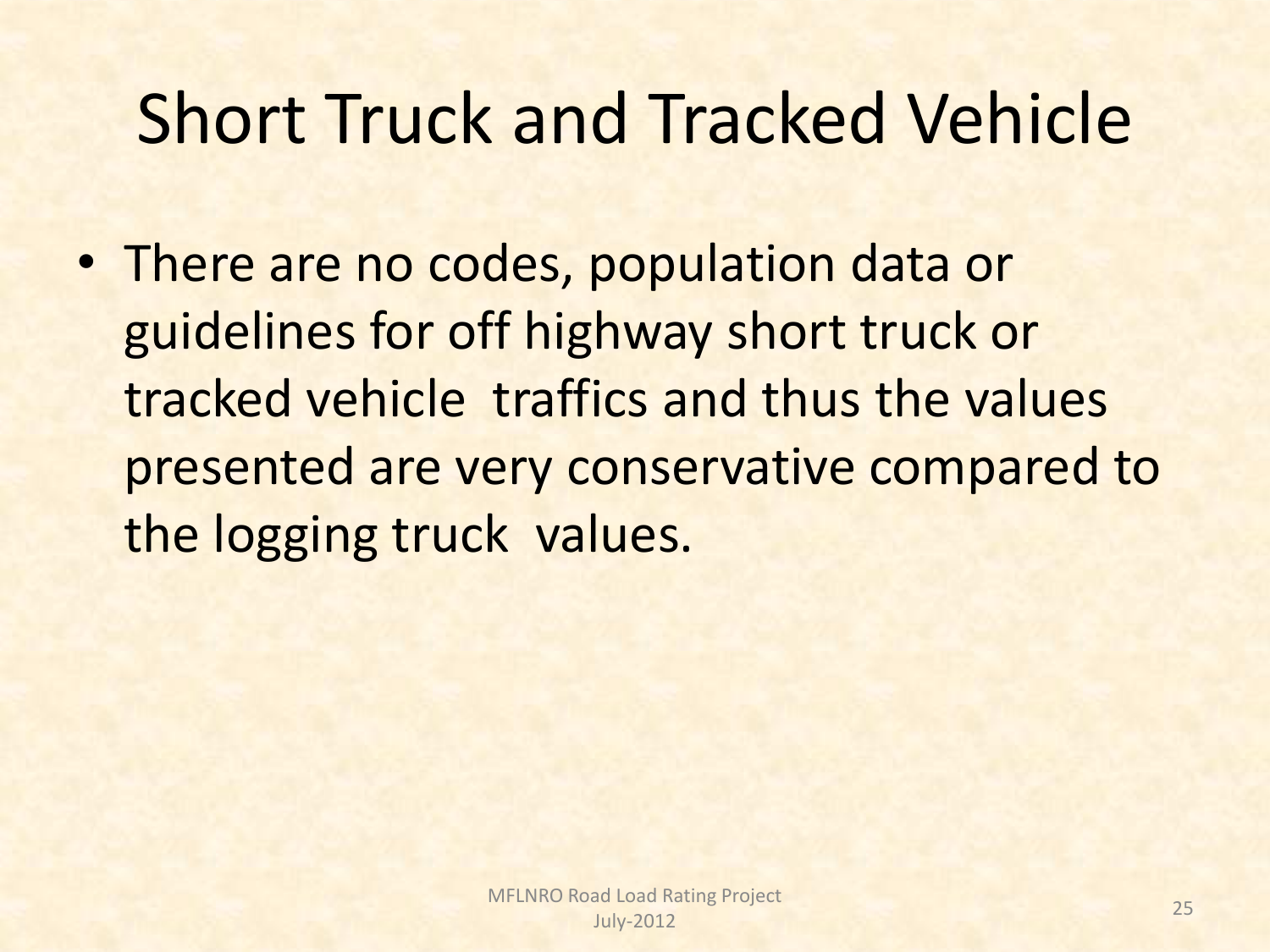#### **Recommended Posted Limits Of Various Forest Road Industrial Traffic Types Lighter Trucks**

| <b>Design</b><br><b>Vehicle</b> | Max.<br>G.V.W.<br>T. | Max.<br><b>Single Axle</b><br>T. | Max.<br><b>Tandem</b><br>Axle<br>T. | Max.<br><b>Tridem</b><br>Axle<br>T. | <b>Max. Short</b><br><b>Truck</b><br>T. | Max.<br><b>Tracked</b><br><b>Vehicle</b><br>T. |
|---------------------------------|----------------------|----------------------------------|-------------------------------------|-------------------------------------|-----------------------------------------|------------------------------------------------|
| L45                             | 43.5                 | 8.5                              | 16.1                                | 17.7                                | 25.5<br>$(24.6)$ **                     | 25                                             |
| <b>BCL 625</b>                  | 63.5***              | $9.1***$                         | $17***$                             | $24***$                             | 33.2<br>$(26.1)$ **                     | 33                                             |
| L75                             | 72.6                 | 14.3                             | 26.9                                | 29.6                                | 35.8<br>$(41.1)$ **                     | 35                                             |
| <b>LOH</b>                      | 83.2                 | 20.3                             | 38.3                                | 42.1                                | 46.4<br>$(58.6)$ **                     | 44                                             |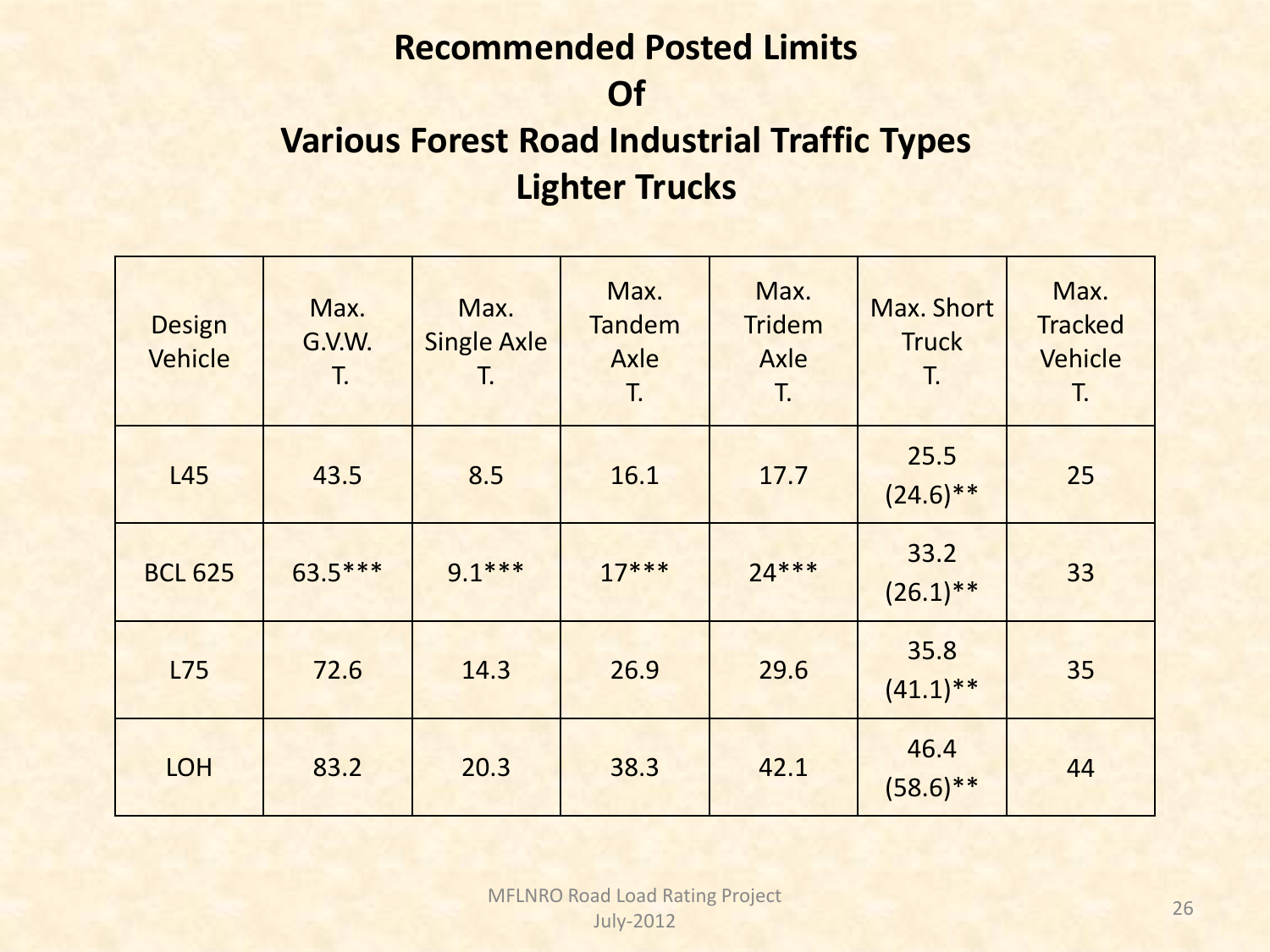#### **Recommended Posted Limits Of Various Forest Road Industrial Traffic Types Heavier Trucks**

| <b>Design</b><br><b>Vehicle</b> | Max.<br>G.V.W.<br>T. | Max.<br><b>Single</b><br>Axle<br>T. | Max.<br><b>Tandem</b><br>Axle<br>T. | Max.<br><b>Tridem</b><br>Axle<br>T. | Max.<br><b>Short</b><br><b>Truck</b><br>T. | Max.<br><b>Tracked</b><br><b>Vehicle</b><br>T. |
|---------------------------------|----------------------|-------------------------------------|-------------------------------------|-------------------------------------|--------------------------------------------|------------------------------------------------|
| L <sub>100</sub>                | 96.7                 | 19                                  | 35.8                                | 39.4                                | 46.9<br>$(54.8)$ **                        | 44                                             |
| <b>HOH</b>                      | 129.4                | 31.5                                | 59.5                                | $n.a.*$                             | 71.4<br>$(91)$ **                          | 67                                             |
| L <sub>150</sub>                | 145.2                | 28.5                                | 53.7                                | $n.a.*$                             | 69.9<br>$(82.2)$ **                        | 66                                             |
| L <sub>165</sub>                | 159.6                | 31.3                                | 59.1                                | $n.a.*$                             | 89.8<br>$(90.4)$ **                        | 85                                             |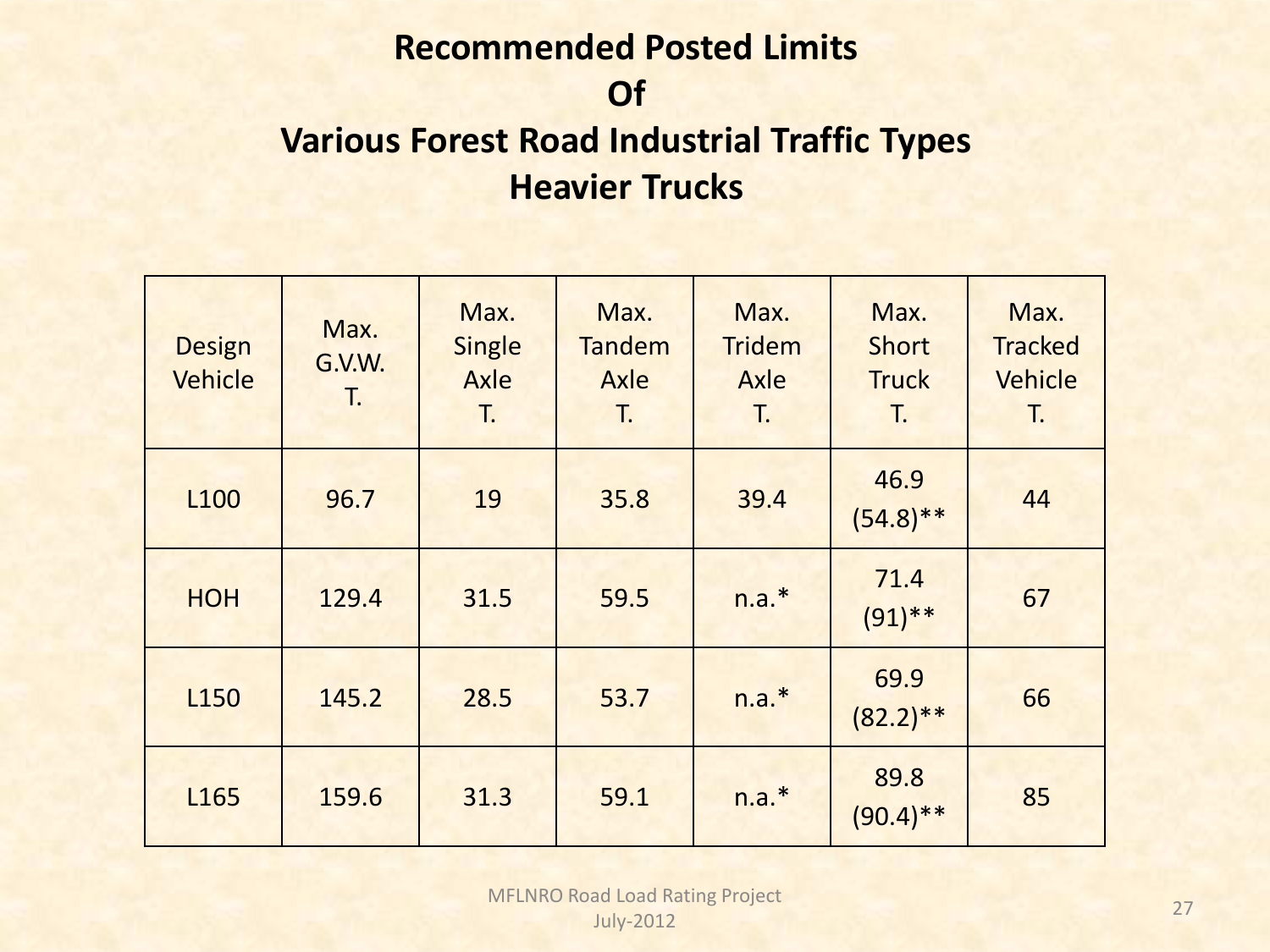#### Benefits to the Ministry

- Adds much needed clarity as to loads the various bridges can carry. Using only maximum GVW is too crude a criteria. Leaves too many avenues for debate
- Increased Safe Payload for operators which should imply more stumpage revenue for Crown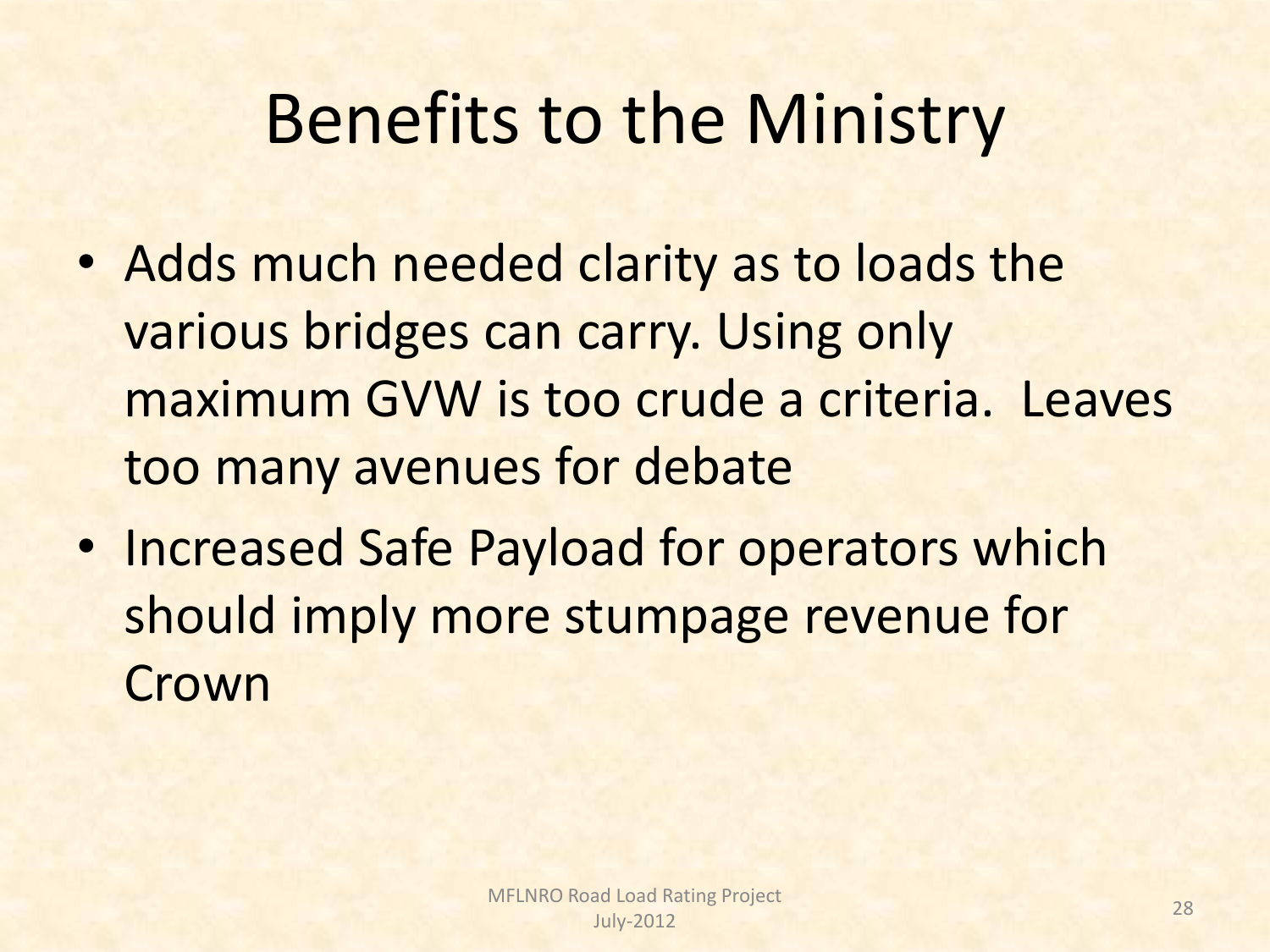## Issues for Discussion and Decision

- A more detailed analysis should be undertaken for the L45s
- L45 Posted Limits values recommended by B&T are considerably less than the currently designated "Highway loading" of L45s.
- If enforced most modern truck configurations would be required to reduce their loads to 70% of what they are used to.
- Operators would ignore the Posted Limits or not haul at all.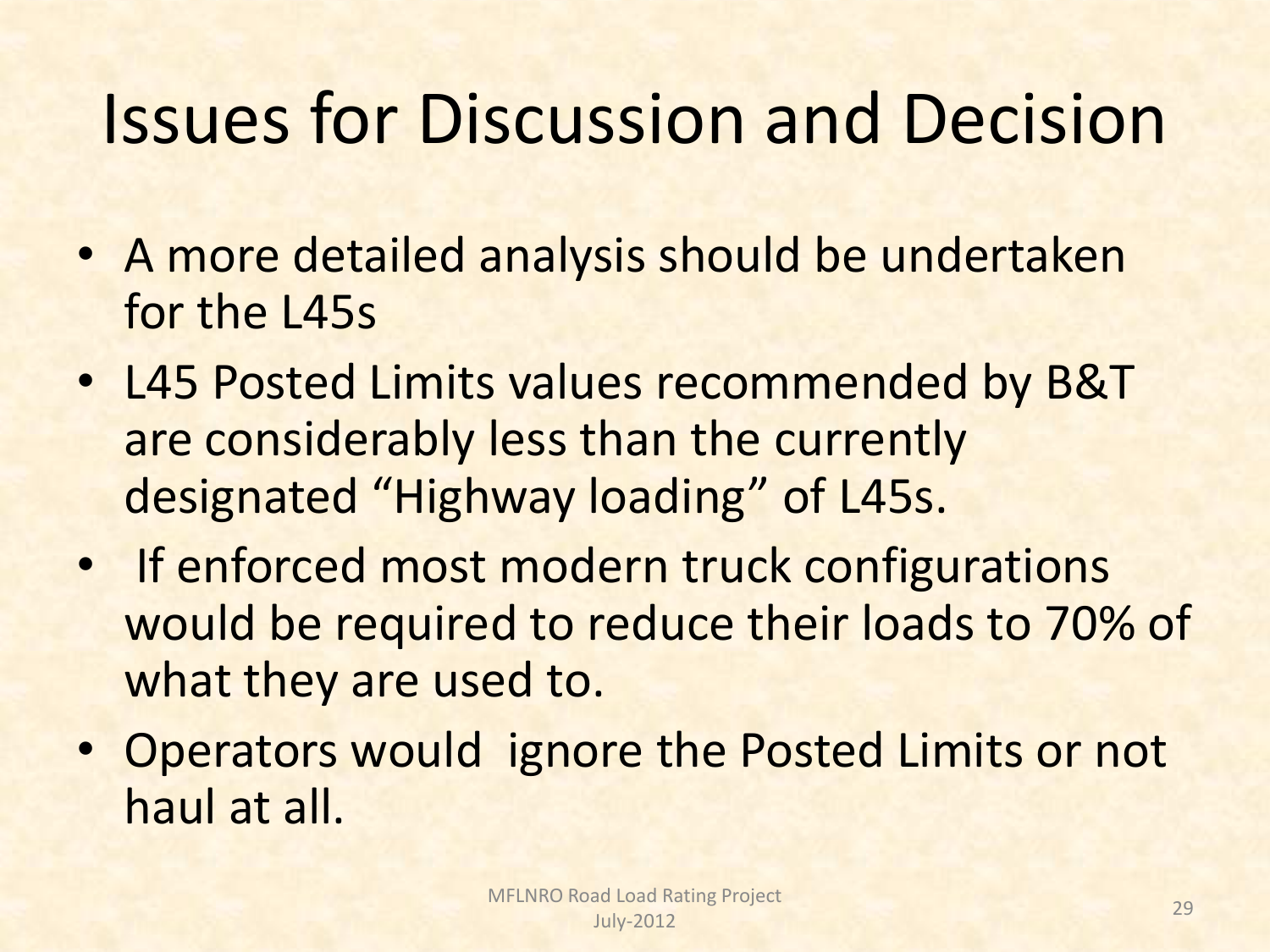### Issues for Discussion and Decision

- Consideration in putting these values in permitting documents
- Load rating policy?
- Bridges not captured in this broad screening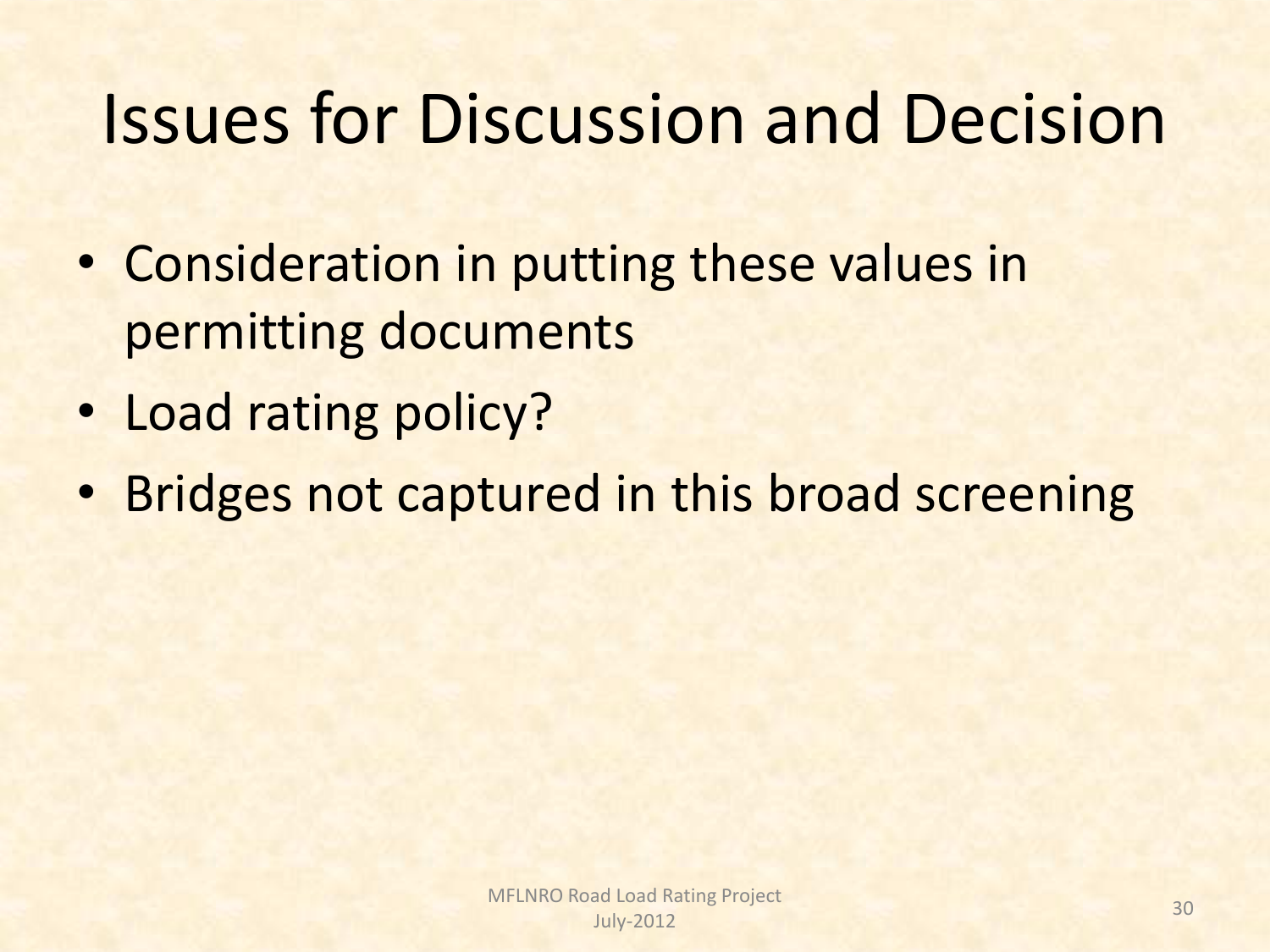#### Issues for Discussion and Decision

• What information to put on the sign. Just have the Limits similar to MOT (Max GVW, Max Single Axle, Max Tandem Axle, Max Tridem Axle) and deal with Short Truck and Tracked Vehicle maximums in Permits or alternately have all of the Posted Limits on the sign.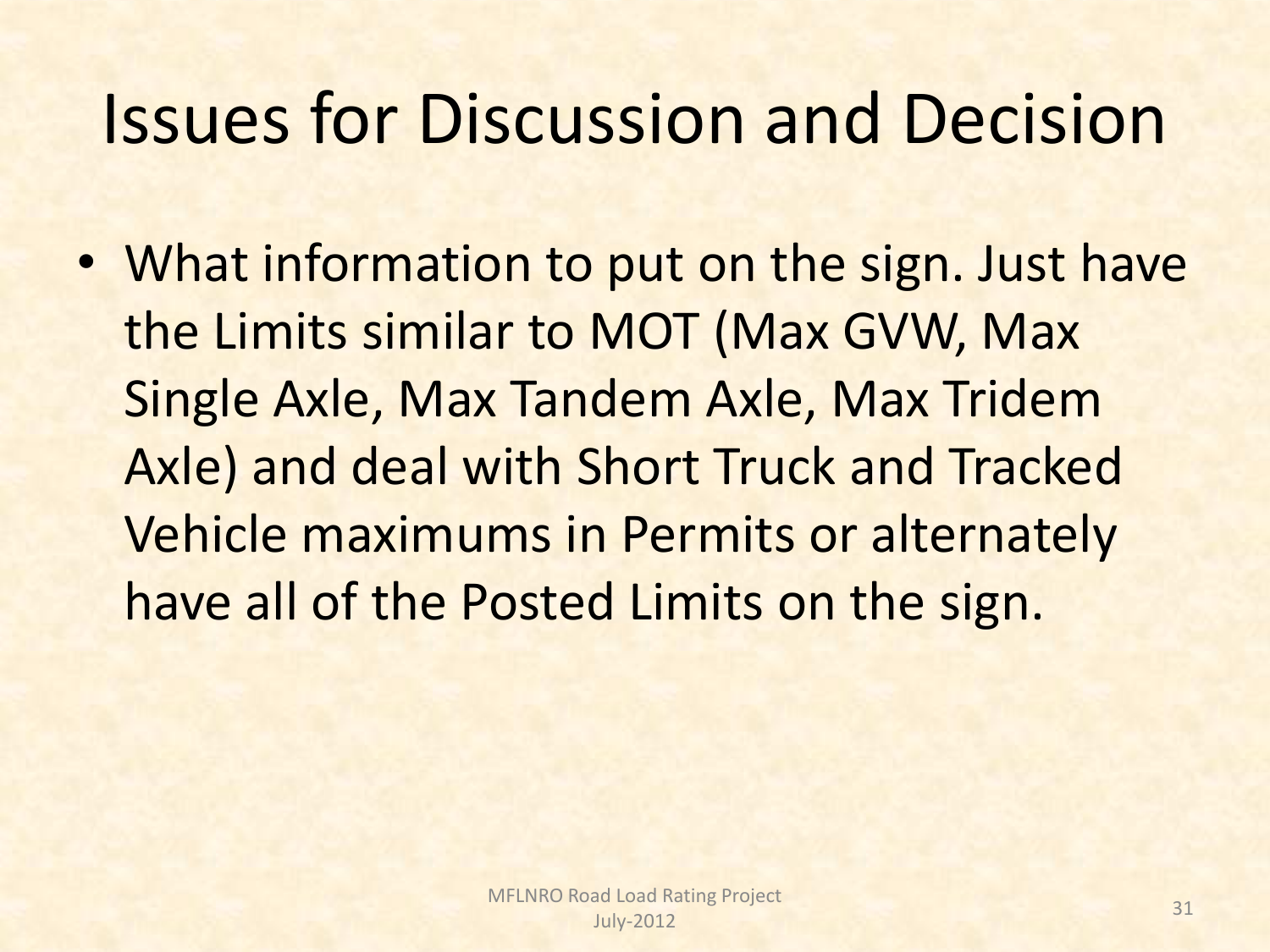#### **BRIDGE LOAD LIMIT**

# **63.5 TONNES GVW**

**SINGLE AXLE 9 T TANDEM AXLE 17 T TRIDEM AXLE 24 T**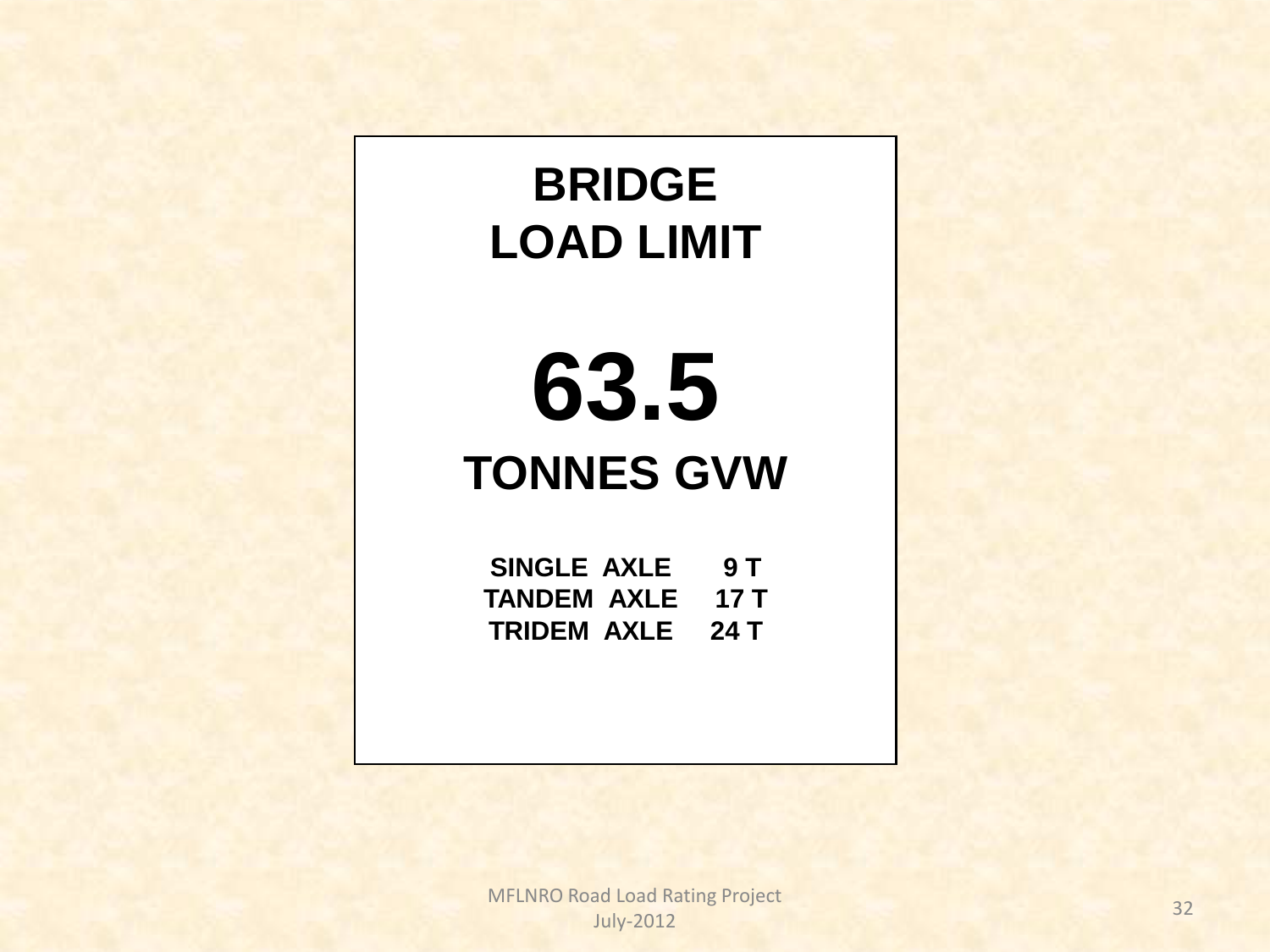### Further Work

- Research into loading of tracked vehicles
- Look into whether the broad screening techniques applies to Glulams (or at least the remaining Ministry Glulams)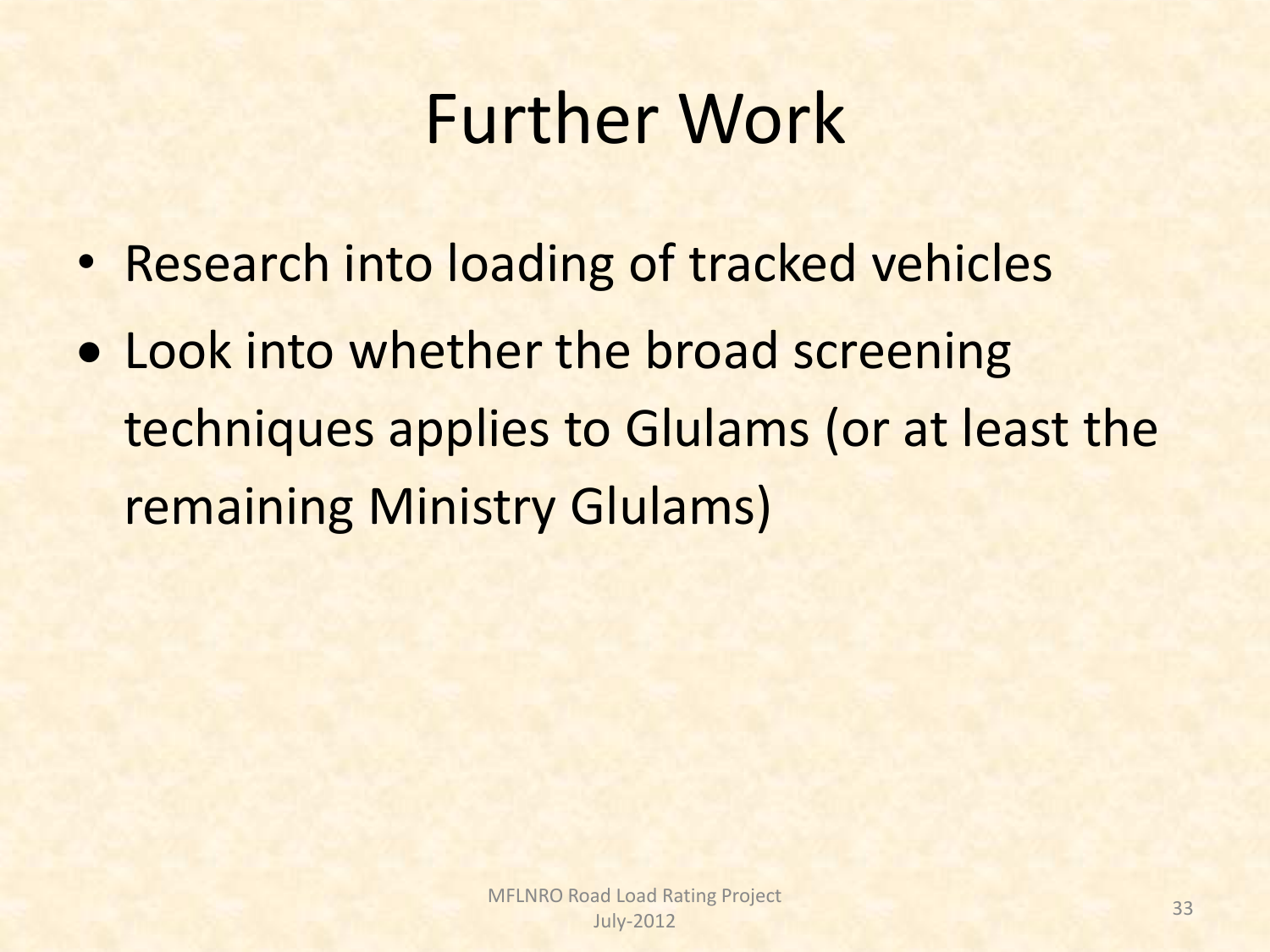## Next Steps in the Road Load Rating Project

- Develop a sign
- Put the values in all of the relevant permits
- Develop a load rating policy if deemed necessary